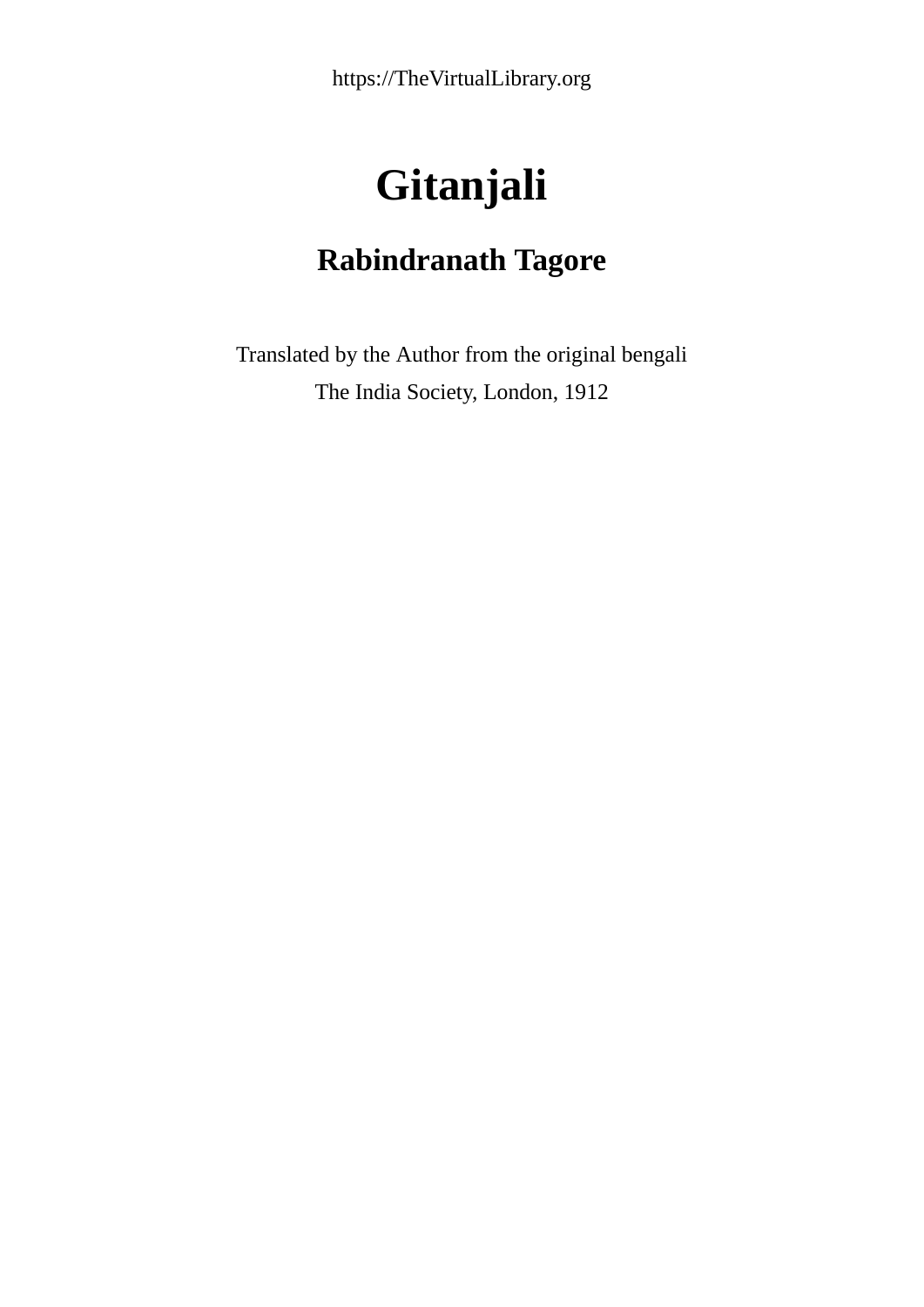#### Song Offerings

A collection of prose translations made by the author from the original Bengali With an introduction by W. B. YEATS to WILLIAM ROTHENSTEIN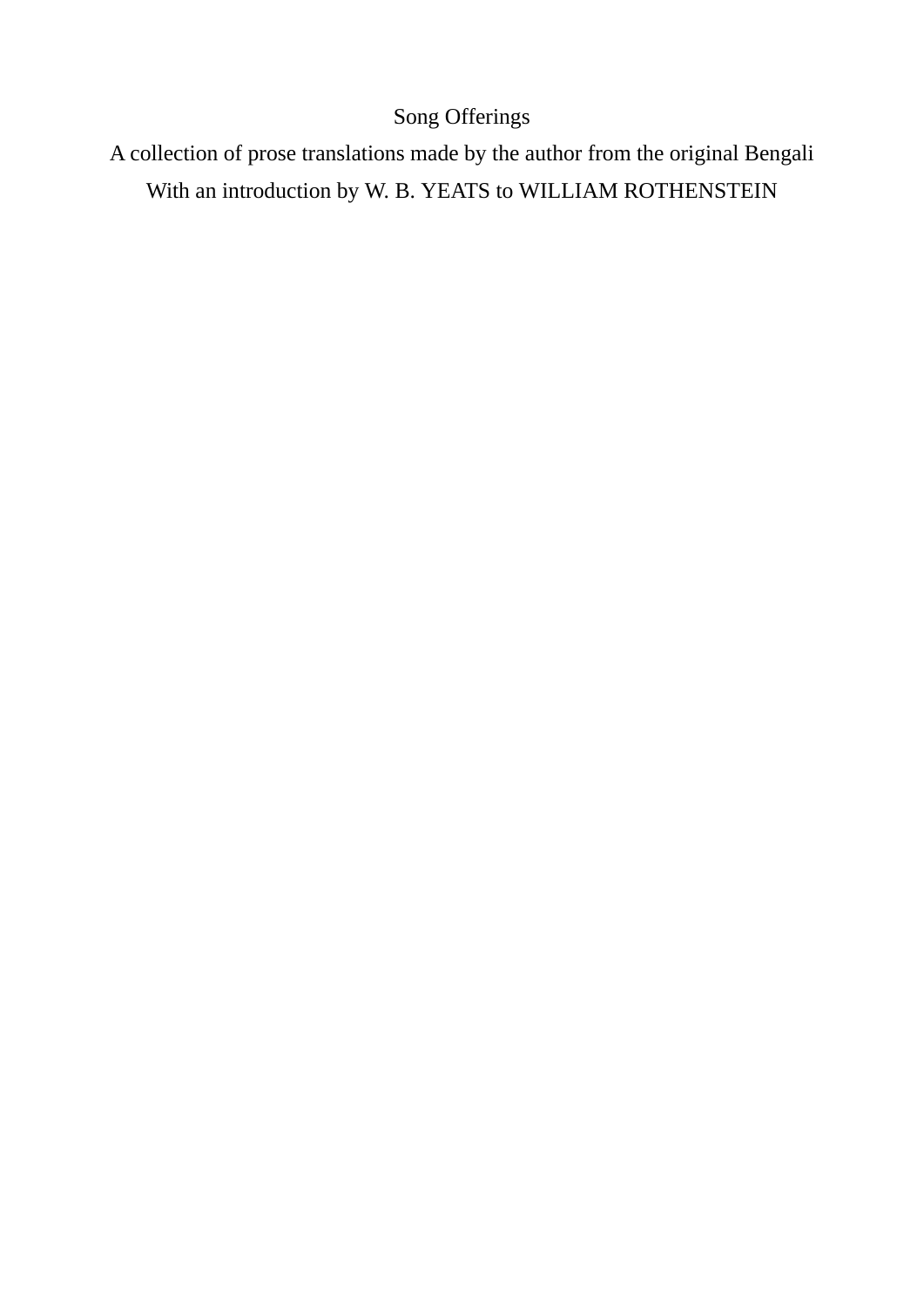## **INTRODUCTION**

A few days ago I said to a distinguished Bengali doctor of medicine, 'I know no German, yet if a translation of a German poet had moved me, I would go to the British Museum and find books in English that would tell me something of his life, and of the history of his thought. But though these prose translations from Rabindranath Tagore have stirred my blood as nothing has for years, I shall not know anything of his life, and of the movements of thought that have made them possible, if some Indian traveller will not tell me.' It seemed to him natural that I should be moved, for he said, 'I read Rabindranath every day, to read one line of his is to forget all the troubles of the world.' I said, 'An Englishman living in London in the reign of Richard the Second had he been shown translations from Petrarch or from Dante, would have found no books to answer his questions, but would have questioned some Florentine banker or Lombard merchant as I question you. For all I know, so abundant and simple is this poetry, the new renaissance has been born in your country and I shall never know of it except by hearsay.' He answered, 'We have other poets, but none that are his equal; we call this the epoch of Rabindranath. No poet seems to me as famous in Europe as he is among us. He is as great in music as in poetry, and his songs are sung from the west of India into Burma wherever Bengali is spoken. He was already famous at nineteen when he wrote his first novel; and plays when he was but little older, are still played in Calcutta. I so much admire the completeness of his life; when he was very young he wrote much of natural objects, he would sit all day in his garden; from his twenty-fifth year or so to his thirty-fifth perhaps, when he had a great sorrow, he wrote the most beautiful love poetry in our language'; and then he said with deep emotion, 'words can never express what I owed at seventeen to his love poetry. After that his art grew deeper, it became religious and philosophical; all the inspiration of mankind are in his hymns. He is the first among our saints who has not refused to live, but has spoken out of Life itself, and that is why we give him our love.' I may have changed his well-chosen words in my memory but not his thought. 'A little while ago he was to read divine service in one of our churches—we of the Brahma Samaj use your word 'church' in English—it was the largest in Calcutta and not only was it crowded, but the streets were all but impassable because of the people.'

Other Indians came to see me and their reverence for this man sounded strange in our world, where we hide great and little things under the same veil of obvious comedy and half-serious depreciation. When we were making the cathedrals had we a like reverence for our great men? 'Every morning at three—I know, for I have seen it'—one said to me, 'he sits immovable in contemplation, and for two hours does not awake from his reverie upon the nature of God. His father, the Maha Rishi, would sometimes sit there all through the next day; once, upon a river, he fell into contemplation because of the beauty of the landscape, and the rowers waited for eight hours before they could continue their journey.' He then told me of Mr. Tagore's family and how for generations great men have come out of its cradles. 'Today,' he said, 'there are Gogonendranath and Abanindranath Tagore, who are artists; and Dwijendranath, Rabindranath's brother, who is a great philosopher. The squirrels come from the boughs and climb on to his knees and the birds alight upon his hands.' I notice in these men's thought a sense of visible beauty and meaning as though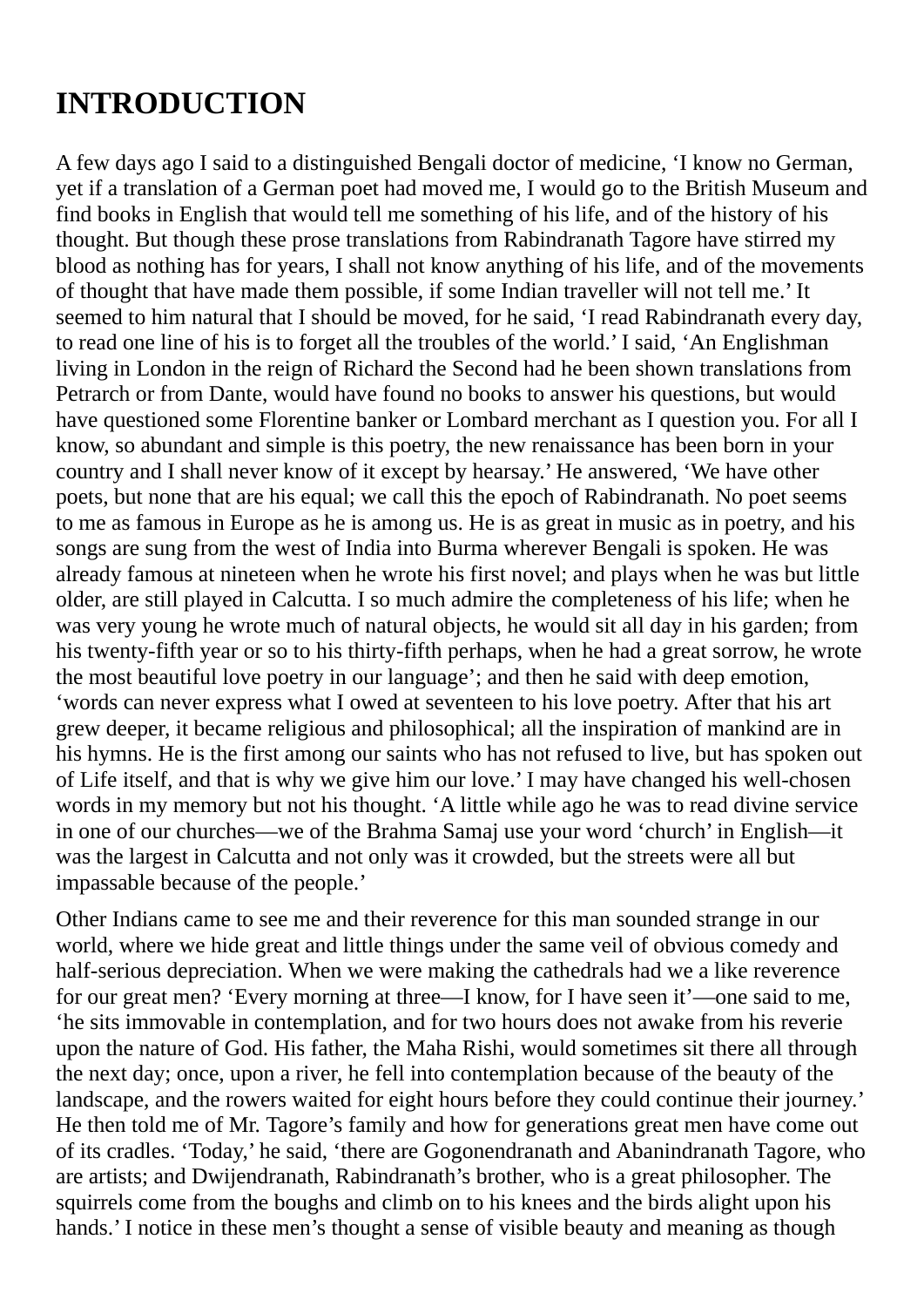they held that doctrine of Nietzsche that we must not believe in the moral or intellectual beauty which does not sooner or later impress itself upon physical things. I said, 'In the East you know how to keep a family illustrious. The other day the curator of a museum pointed out to me a little dark-skinned man who was arranging their Chinese prints and said, "That is the hereditary connoisseur of the Mikado, he is the fourteenth of his family to hold the post." 'He answered, 'When Rabindranath was a boy he had all round him in his home literature and music.' I thought of the abundance, of the simplicity of the poems, and said, 'In your country is there much propagandist writing, much criticism? We have to do so much, especially in my own country, that our minds gradually cease to be creative, and yet we cannot help it. If our life was not a continual warfare, we would not have taste, we would not know what is good, we would not find hearers and readers. Four-fifths of our energy is spent in the quarrel with bad taste, whether in our own minds or in the minds of others.' 'I understand,' he replied, 'we too have our propagandist writing. In the villages they recite long mythological poems adapted from the Sanskrit in the Middle Ages, and they often insert passages telling the people that they must do their duties.'

I have carried the manuscript of these translations about with me for days, reading it in railway trains, or on the top of omnibuses and in restaurants, and I have often had to close it lest some stranger would see how much it moved me. These lyrics— which are in the original, my Indians tell me, full of subtlety of rhythm, of untranslatable delicacies of colour, of metrical invention—display in their thought a world I have dreamed of all my live long. The work of a supreme culture, they yet appear as much the growth of the common soil as the grass and the rushes. A tradition, where poetry and religion are the same thing, has passed through the centuries, gathering from learned and unlearned metaphor and emotion, and carried back again to the multitude the thought of the scholar and of the noble. If the civilization of Bengal remains unbroken, if that common mind which—as one divines—runs through all, is not, as with us, broken into a dozen minds that know nothing of each other, something even of what is most subtle in these verses will have come, in a few generations, to the beggar on the roads. When there was but one mind in England, Chaucer wrote his *Troilus and Cressida*, and thought he had written to be read, or to be read out—for our time was coming on apace—he was sung by minstrels for a while. Rabindranath Tagore, like Chaucer's forerunners, writes music for his words, and one understands at every moment that he is so abundant, so spontaneous, so daring in his passion, so full of surprise, because he is doing something which has never seemed strange, unnatural, or in need of defence. These verses will not lie in little well-printed books upon ladies' tables, who turn the pages with indolent hands that they may sigh over a life without meaning, which is yet all they can know of life, or be carried by students at the university to be laid aside when the work of life begins, but, as the generations pass, travellers will hum them on the highway and men rowing upon the rivers. Lovers, while they await one another, shall find, in murmuring them, this love of God a magic gulf wherein their own more bitter passion may bathe and renew its youth. At every moment the heart of this poet flows outward to these without derogation or condescension, for it has known that they will understand; and it has filled itself with the circumstance of their lives. The traveller in the read-brown clothes that he wears that dust may not show upon him, the girl searching in her bed for the petals fallen from the wreath of her royal lover, the servant or the bride awaiting the master's home-coming in the empty house, are images of the heart turning to God. Flowers and rivers, the blowing of conch shells, the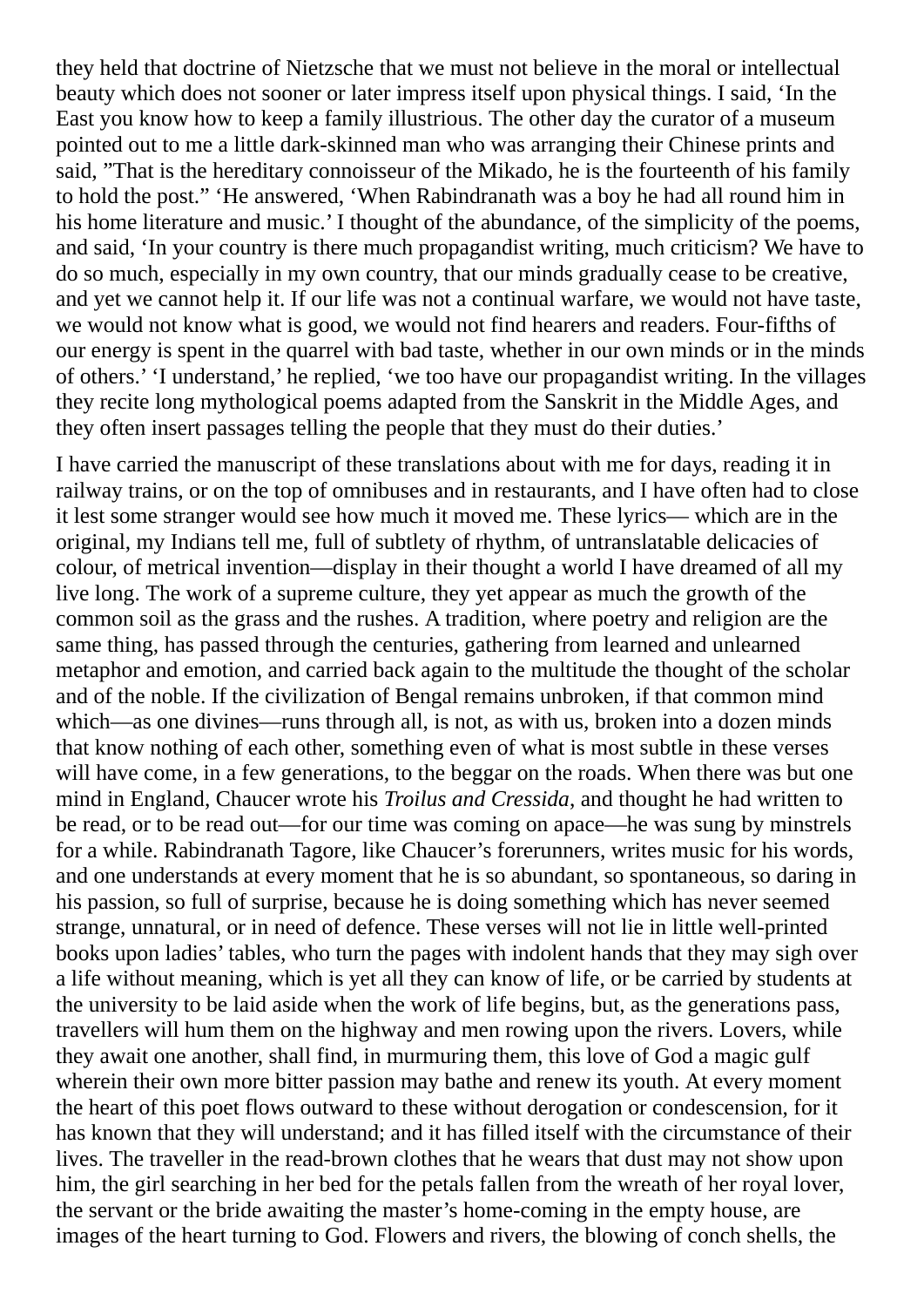heavy rain of the Indian July, or the moods of that heart in union or in separation; and a man sitting in a boat upon a river playing lute, like one of those figures full of mysterious meaning in a Chinese picture, is God Himself. A whole people, a whole civilization, immeasurably strange to us, seems to have been taken up into this imagination; and yet we are not moved because of its strangeness, but because we have met our own image, as though we had walked in Rossetti's willow wood, or heard, perhaps for the first time in literature, our voice as in a dream.

Since the Renaissance the writing of European saints—however familiar their metaphor and the general structure of their thought—has ceased to hold our attention. We know that we must at last forsake the world, and we are accustomed in moments of weariness or exaltation to consider a voluntary forsaking; but how can we, who have read so much poetry, seen so many paintings, listened to so much music, where the cry of the flesh and the cry of the soul seems one, forsake it harshly and rudely? What have we in common with St. Bernard covering his eyes that they may not dwell upon the beauty of the lakes of Switzerland, or with the violent rhetoric of the Book of Revelations? We would, if we might, find, as in this book, words full of courtesy. 'I have got my leave. Bid me farewell, my brothers! I bow to you all and take my departure. Here I give back the keys of my door —and I give up all claims to my house. I only ask for last kind words from you. We were neighbours for long, but I received more than I could give. Now the day has dawned and the lamp that lit my dark corner is out. A summons has come and I am ready for my journey.' And it is our own mood, when it is furthest from 'a Kempis or John of the Cross, that cries, 'And because I love this life, I know I shall love death as well.' Yet it is not only in our thoughts of the parting that this book fathoms all. We had not known that we loved God, hardly it may be that we believed in Him; yet looking backward upon our life we discover, in our exploration of the pathways of woods, in our delight in the lonely places of hills, in that mysterious claim that we have made, unavailingly on the woman that we have loved, the emotion that created this insidious sweetness. 'Entering my heart unbidden even as one of the common crowd, unknown to me, my king, thou didst press the signet of eternity upon many a fleeting moment.' This is no longer the sanctity of the cell and of the scourge; being but a lifting up, as it were, into a greater intensity of the mood of the painter, painting the dust and the sunlight, and we go for a like voice to St. Francis and to William Blake who have seemed so alien in our violent history.

We write long books where no page perhaps has any quality to make writing a pleasure, being confident in some general design, just as we fight and make money and fill our heads with politics—all dull things in the doing—while Mr. Tagore, like the Indian civilization itself, has been content to discover the soul and surrender himself to its spontaneity. He often seems to contrast life with that of those who have loved more after our fashion, and have more seeming weight in the world, and always humbly as though he were only sure his way is best for him: 'Men going home glance at me and smile and fill me with shame. I sit like a beggar maid, drawing my skirt over my face, and when they ask me, what it is I want, I drop my eyes and answer them not.' At another time, remembering how his life had once a different shape, he will say, 'Many an hour I have spent in the strife of the good and the evil, but now it is the pleasure of my playmate of the empty days to draw my heart on to him; and I know not why this sudden call to what useless inconsequence.' An innocence, a simplicity that one does not find elsewhere in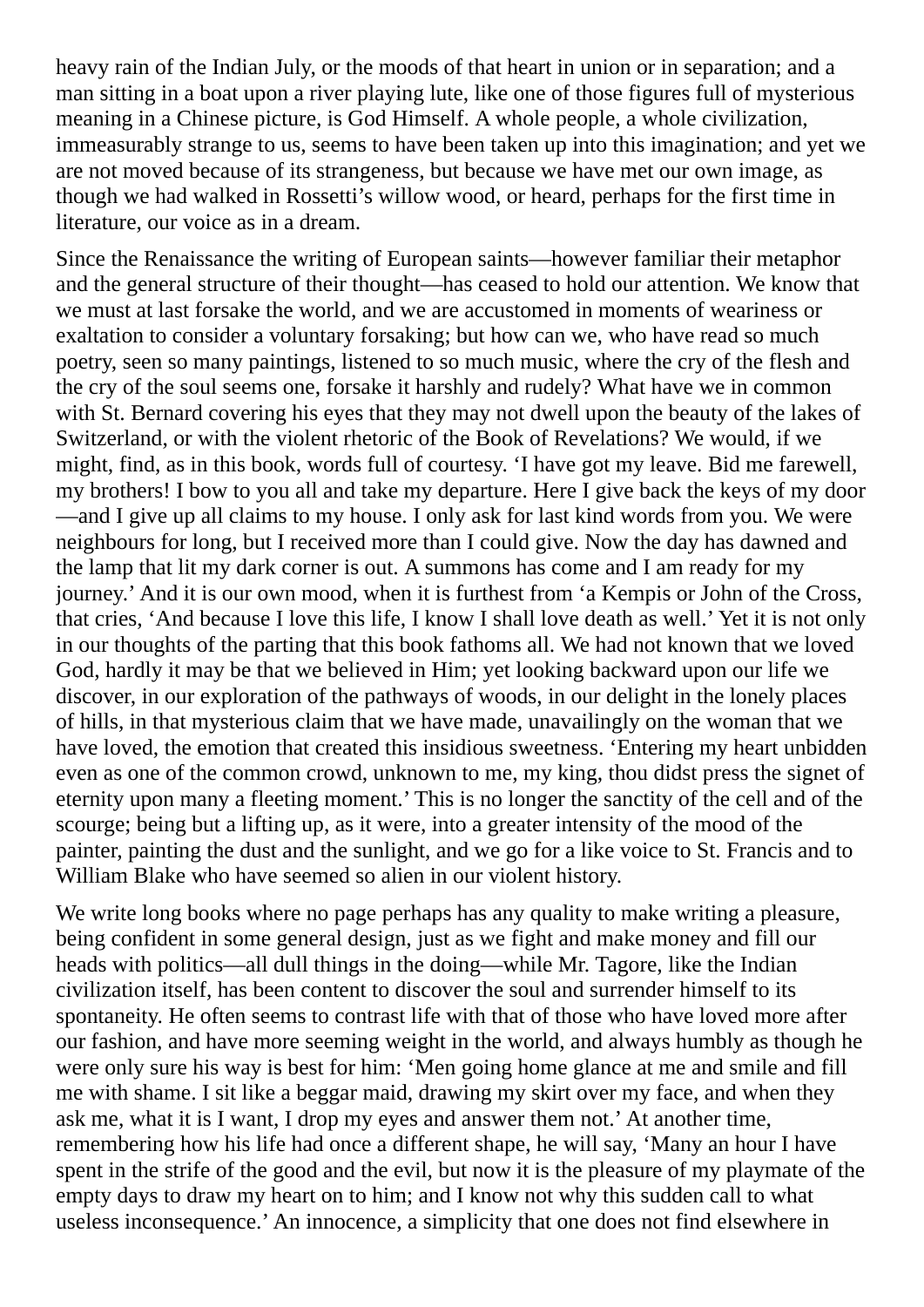literature makes the birds and the leaves seem as near to him as they are near to children, and the changes of the seasons great events as before our thoughts had arisen between them and us. At times I wonder if he has it from the literature of Bengal or from religion, and at other times, remembering the birds alighting on his brother's hands, I find pleasure in thinking it hereditary, a mystery that was growing through the centuries like the courtesy of a Tristan or a Pelanore. Indeed, when he is speaking of children, so much a part of himself this quality seems, one is not certain that he is not also speaking of the saints, 'They build their houses with sand and they play with empty shells. With withered leaves they weave their boats and smilingly float them on the vast deep. Children have their play on the seashore of worlds. They know not how to swim, they know not how to cast nets. Pearl fishers dive for pearls, merchants sail in their ships, while children gather pebbles and scatter them again. They seek not for hidden treasures, they know not how to cast nets.'

W. B. YEATS *September 1912*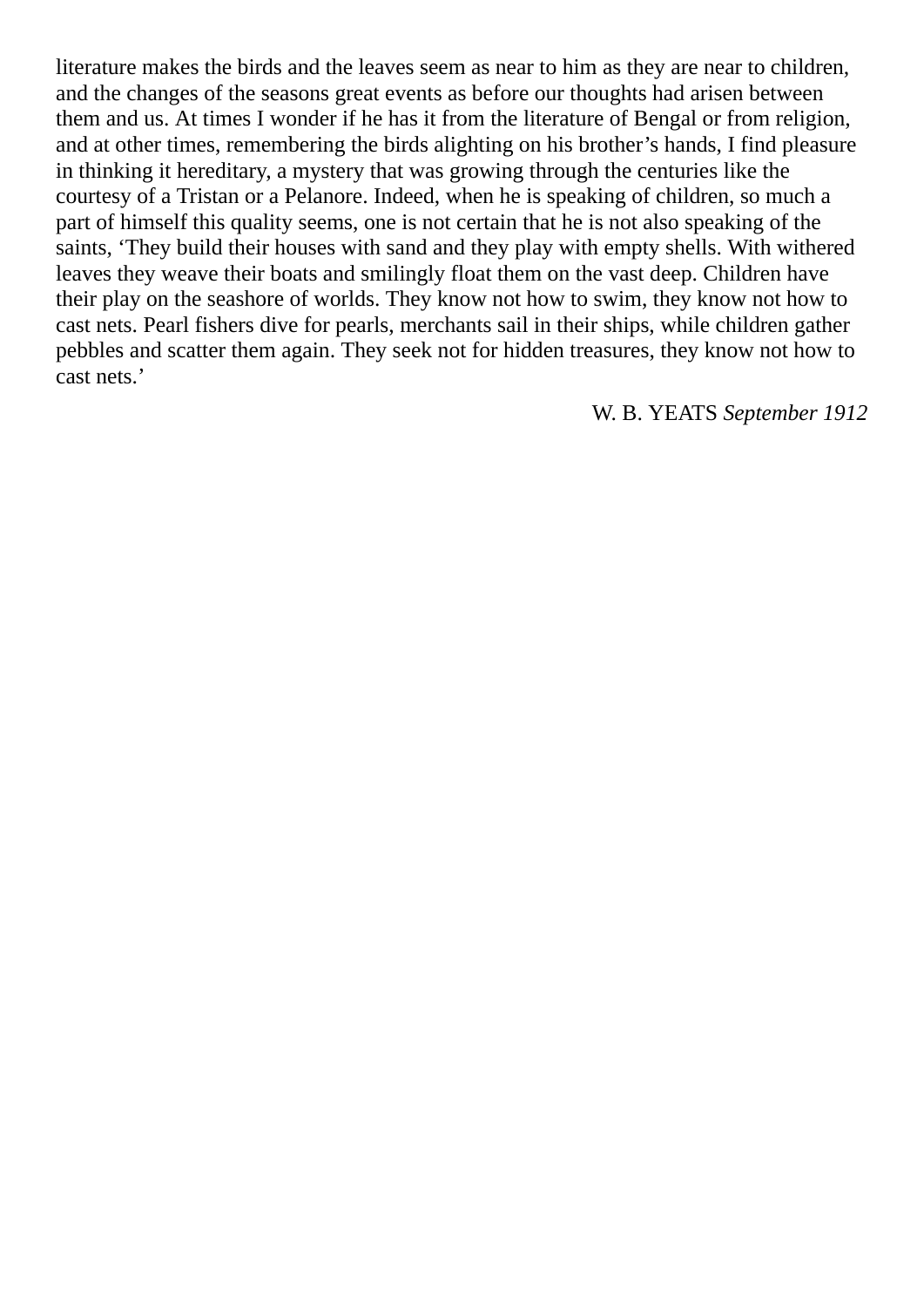## **GITANJALI**

Thou hast made me endless, such is thy pleasure. This frail vessel thou emptiest again and again, and fillest it ever with fresh life.

This little flute of a reed thou hast carried over hills and dales, and hast breathed through it melodies eternally new.

At the immortal touch of thy hands my little heart loses its limits in joy and gives birth to utterance ineffable.

Thy infinite gifts come to me only on these very small hands of mine. Ages pass, and still thou pourest, and still there is room to fill.

When thou commandest me to sing it seems that my heart would break with pride; and I look to thy face, and tears come to my eyes.

All that is harsh and dissonant in my life melts into one sweet harmony—and my adoration spreads wings like a glad bird on its flight across the sea.

I know thou takest pleasure in my singing. I know that only as a singer I come before thy presence.

I touch by the edge of the far-spreading wing of my song thy feet which I could never aspire to reach.

Drunk with the joy of singing I forget myself and call thee friend who art my lord.

I know not how thou singest, my master! I ever listen in silent amazement.

The light of thy music illumines the world. The life breath of thy music runs from sky to sky. The holy stream of thy music breaks through all stony obstacles and rushes on.

My heart longs to join in thy song, but vainly struggles for a voice. I would speak, but speech breaks not into song, and I cry out baffled. Ah, thou hast made my heart captive in the endless meshes of thy music, my master!

Life of my life, I shall ever try to keep my body pure, knowing that thy living touch is upon all my limbs.

I shall ever try to keep all untruths out from my thoughts, knowing that thou art that truth which has kindled the light of reason in my mind.

I shall ever try to drive all evils away from my heart and keep my love in flower, knowing that thou hast thy seat in the inmost shrine of my heart.

And it shall be my endeavour to reveal thee in my actions, knowing it is thy power gives me strength to act.

I ask for a moment's indulgence to sit by thy side. The works that I have in hand I will finish afterwards.

Away from the sight of thy face my heart knows no rest nor respite, and my work becomes an endless toil in a shoreless sea of toil.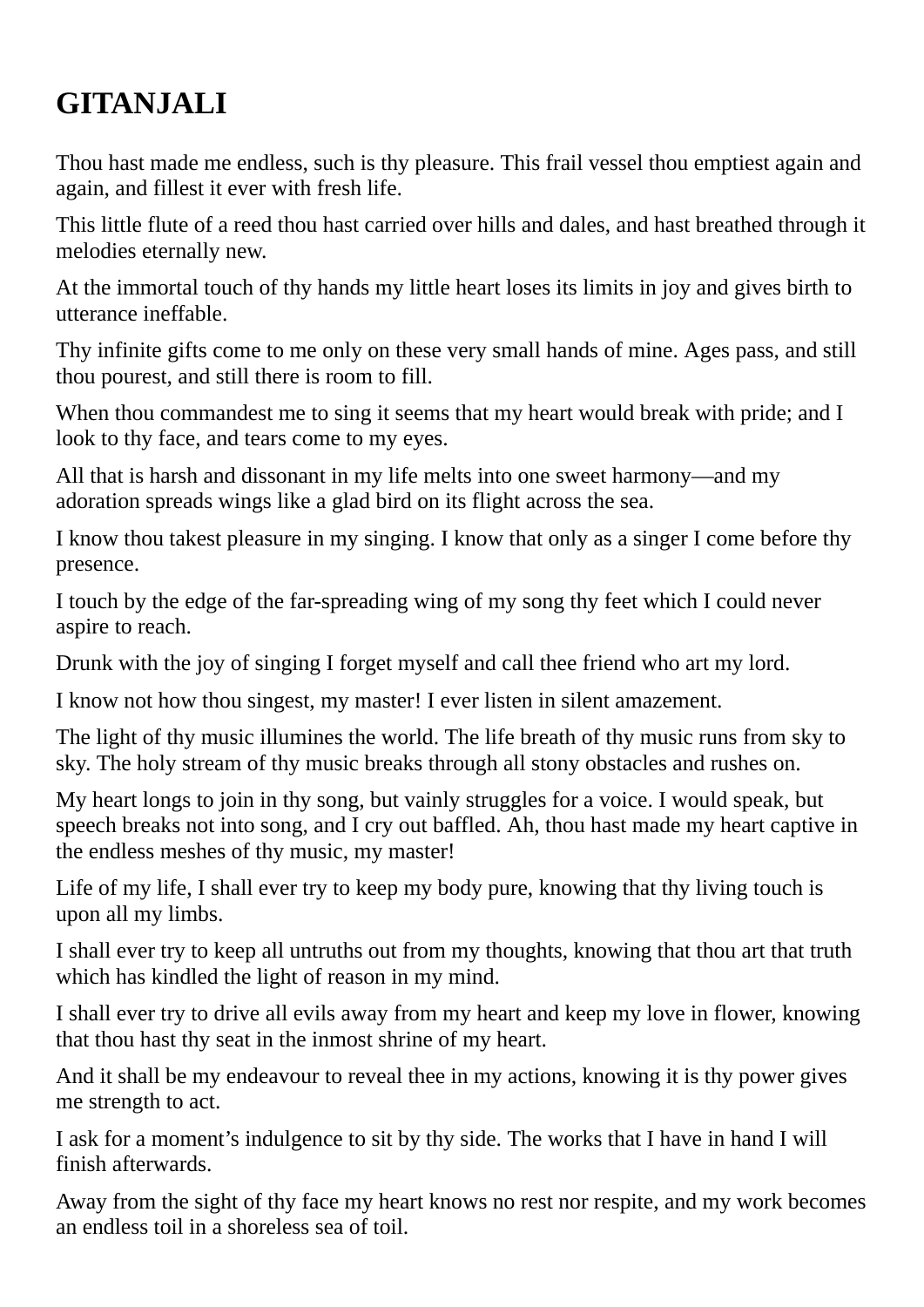Today the summer has come at my window with its sighs and murmurs; and the bees are plying their minstrelsy at the court of the flowering grove.

Now it is time to sit quite, face to face with thee, and to sing dedication of life in this silent and overflowing leisure.

Pluck this little flower and take it, delay not! I fear lest it droop and drop into the dust.

I may not find a place in thy garland, but honour it with a touch of pain from thy hand and pluck it. I fear lest the day end before I am aware, and the time of offering go by.

Though its colour be not deep and its smell be faint, use this flower in thy service and pluck it while there is time.

My song has put off her adornments. She has no pride of dress and decoration. Ornaments would mar our union; they would come between thee and me; their jingling would drown thy whispers.

My poet's vanity dies in shame before thy sight. O master poet, I have sat down at thy feet. Only let me make my life simple and straight, like a flute of reed for thee to fill with music.

The child who is decked with prince's robes and who has jewelled chains round his neck loses all pleasure in his play; his dress hampers him at every step.

In fear that it may be frayed, or stained with dust he keeps himself from the world, and is afraid even to move.

Mother, it is no gain, thy bondage of finery, if it keep one shut off from the healthful dust of the earth, if it rob one of the right of entrance to the great fair of common human life.

O Fool, try to carry thyself upon thy own shoulders! O beggar, to come beg at thy own door!

Leave all thy burdens on his hands who can bear all, and never look behind in regret.

Thy desire at once puts out the light from the lamp it touches with its breath. It is unholy —take not thy gifts through its unclean hands. Accept only what is offered by sacred love.

Here is thy footstool and there rest thy feet where live the poorest, and lowliest, and lost.

When I try to bow to thee, my obeisance cannot reach down to the depth where thy feet rest among the poorest, and lowliest, and lost.

Pride can never approach to where thou walkest in the clothes of the humble among the poorest, and lowliest, and lost.

My heart can never find its way to where thou keepest company with the companionless among the poorest, the lowliest, and the lost.

Leave this chanting and singing and telling of beads! Whom dost thou worship in this lonely dark corner of a temple with doors all shut? Open thine eyes and see thy God is not before thee!

He is there where the tiller is tilling the hard ground and where the pathmaker is breaking stones. He is with them in sun and in shower, and his garment is covered with dust. Put of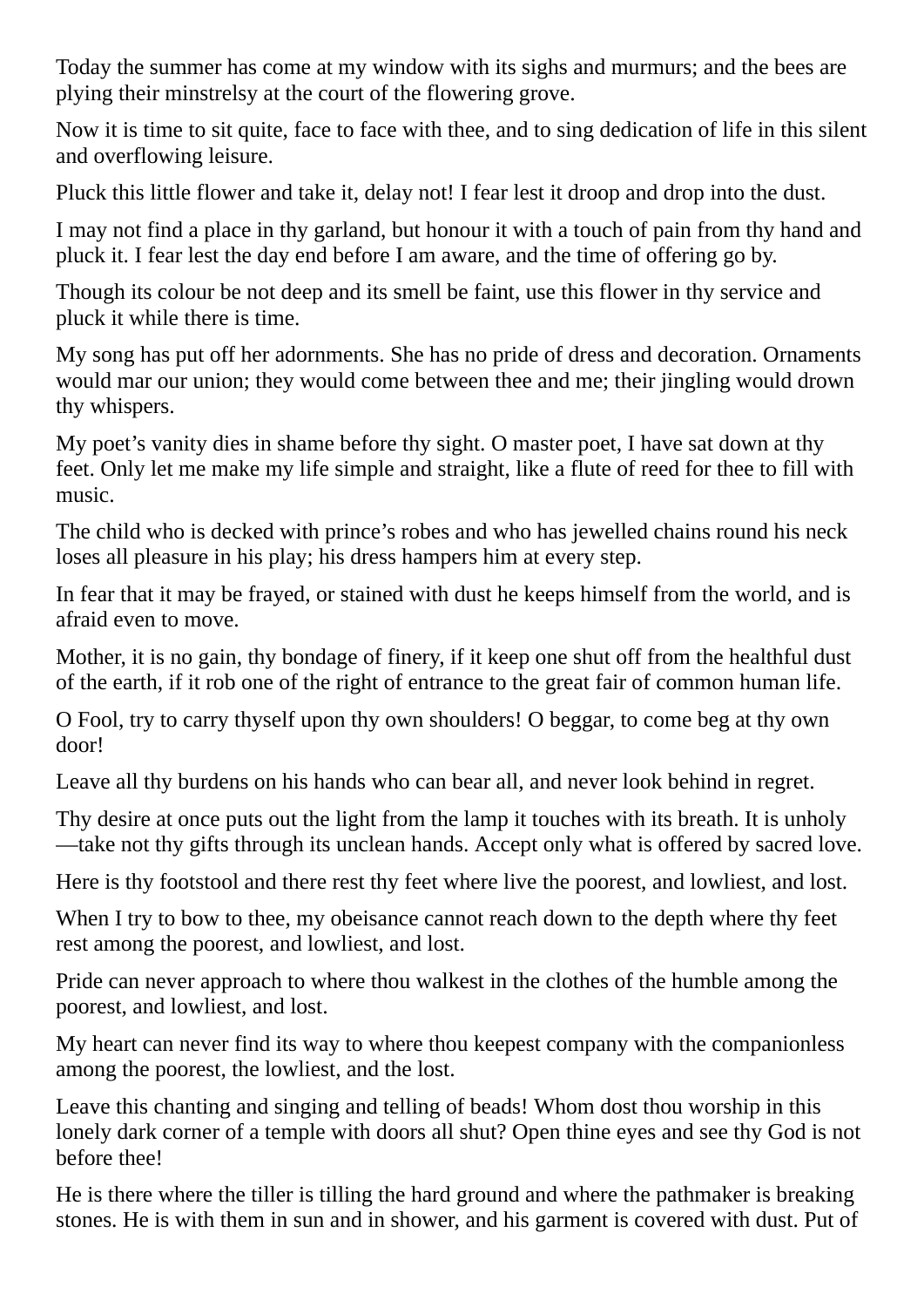thy holy mantle and even like him come down on the dusty soil!

Deliverance? Where is this deliverance to be found? Our master himself has joyfully taken upon him the bonds of creation; he is bound with us all for ever.

Come out of thy meditations and leave aside thy flowers and incense! What harm is there if thy clothes become tattered and stained? Meet him and stand by him in toil and in sweat of thy brow.

The time that my journey takes is long and the way of it long.

I came out on the chariot of the first gleam of light, and pursued my voyage through the wildernesses of worlds leaving my track on many a star and planet.

It is the most distant course that comes nearest to thyself, and that training is the most intricate which leads to the utter simplicity of a tune.

The traveller has to knock at every alien door to come to his own, and one has to wander through all the outer worlds to reach the innermost shrine at the end.

My eyes strayed far and wide before I shut them and said 'Here art thou!'

The question and the cry 'Oh, where?' melt into tears of a thousand streams and deluge the world with the flood of the assurance 'I am!'

The song that I came to sing remains unsung to this day.

I have spent my days in stringing and in unstringing my instrument.

The time has not come true, the words have not been rightly set; only there is the agony of wishing in my heart.

The blossom has not opened; only the wind is sighing by.

I have not seen his face, nor have I listened to his voice; only I have heard his gentle footsteps from the road before my house.

The livelong day has passed in spreading his seat on the floor; but the lamp has not been lit and I cannot ask him into my house.

I live in the hope of meeting with him; but this meeting is not yet.

My desires are many and my cry is pitiful, but ever didst thou save me by hard refusals; and this strong mercy has been wrought into my life through and through.

Day by day thou art making me worthy of the simple, great gifts that thou gavest to me unasked—this sky and the light, this body and the life and the mind—saving me from perils of overmuch desire.

There are times when I languidly linger and times when I awaken and hurry in search of my goal; but cruelly thou hidest thyself from before me.

Day by day thou art making me worthy of thy full acceptance by refusing me ever and anon, saving me from perils of weak, uncertain desire.

I am here to sing thee songs. In this hall of thine I have a corner seat.

In thy world I have no work to do; my useless life can only break out in tunes without a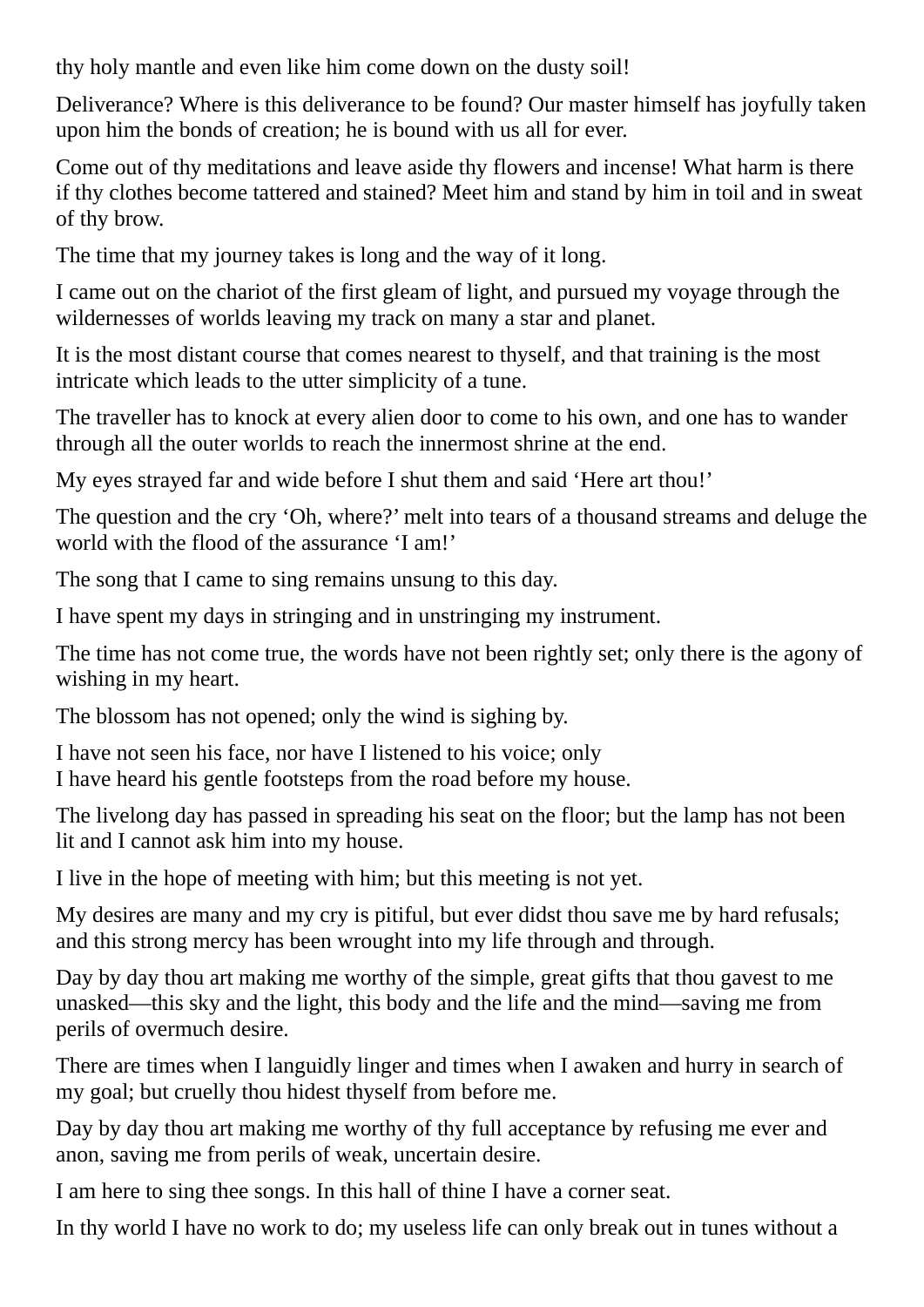purpose.

When the hour strikes for thy silent worship at the dark temple of midnight, command me, my master, to stand before thee to sing.

When in the morning air the golden harp is tuned, honour me, commanding my presence.

I have had my invitation to this world's festival, and thus my life has been blessed. My eyes have seen and my ears have heard.

It was my part at this feast to play upon my instrument, and I have done all I could.

Now, I ask, has the time come at last when I may go in and see thy face and offer thee my silent salutation?

I am only waiting for love to give myself up at last into his hands. That is why it is so late and why I have been guilty of such omissions.

They come with their laws and their codes to bind me fast; but I evade them ever, for I am only waiting for love to give myself up at last into his hands.

People blame me and call me heedless; I doubt not they are right in their blame.

The market day is over and work is all done for the busy. Those who came to call me in vain have gone back in anger. I am only waiting for love to give myself up at last into his hands.

Clouds heap upon clouds and it darkens. Ah, love, why dost thou let me wait outside at the door all alone?

In the busy moments of the noontide work I am with the crowd, but on this dark lonely day it is only for thee that I hope.

If thou showest me not thy face, if thou leavest me wholly aside, I know not how I am to pass these long, rainy hours.

I keep gazing on the far-away gloom of the sky, and my heart wanders wailing with the restless wind.

If thou speakest not I will fill my heart with thy silence and endure it. I will keep still and wait like the night with starry vigil and its head bent low with patience.

The morning will surely come, the darkness will vanish, and thy voice pour down in golden streams breaking through the sky.

Then thy words will take wing in songs from every one of my birds' nests, and thy melodies will break forth in flowers in all my forest groves.

On the day when the lotus bloomed, alas, my mind was straying, and I knew it not. My basket was empty and the flower remained unheeded.

Only now and again a sadness fell upon me, and I started up from my dream and felt a sweet trace of a strange fragrance in the south wind.

That vague sweetness made my heart ache with longing and it seemed to me that is was the eager breath of the summer seeking for its completion.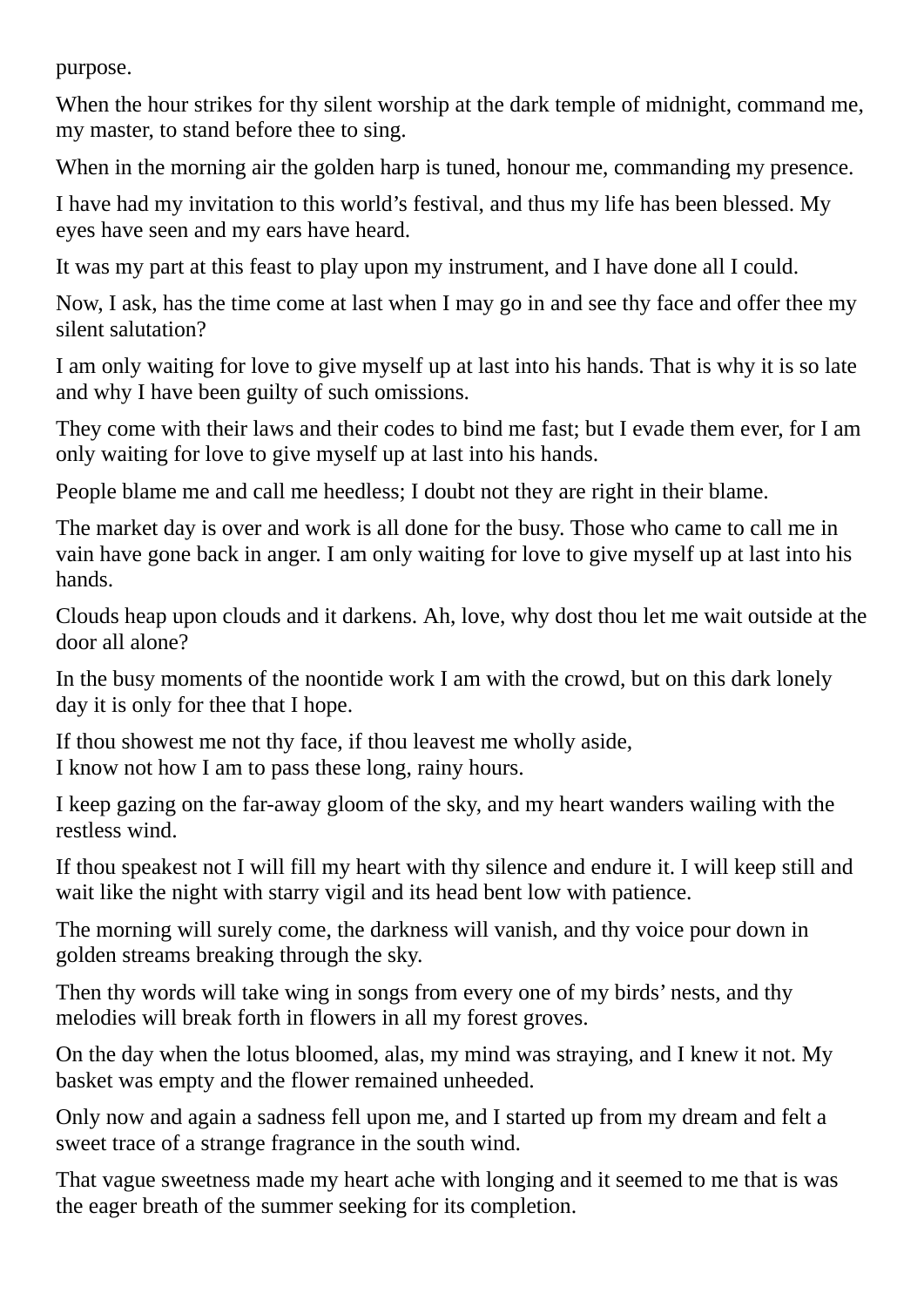I knew not then that it was so near, that it was mine, and that this perfect sweetness had blossomed in the depth of my own heart.

I must launch out my boat. The languid hours pass by on the shore—Alas for me!

The spring has done its flowering and taken leave. And now with the burden of faded futile flowers I wait and linger.

The waves have become clamorous, and upon the bank in the shady lane the yellow leaves flutter and fall.

What emptiness do you gaze upon! Do you not feel a thrill passing through the air with the notes of the far-away song floating from the other shore?

In the deep shadows of the rainy July, with secret steps, thou walkest, silent as night, eluding all watchers.

Today the morning has closed its eyes, heedless of the insistent calls of the loud east wind, and a thick veil has been drawn over the ever-wakeful blue sky.

The woodlands have hushed their songs, and doors are all shut at every house. Thou art the solitary wayfarer in this deserted street. Oh my only friend, my best beloved, the gates are open in my house—do not pass by like a dream.

Art thou abroad on this stormy night on thy journey of love, my friend? The sky groans like one in despair.

I have no sleep tonight. Ever and again I open my door and look out on the darkness, my friend!

I can see nothing before me. I wonder where lies thy path!

By what dim shore of the ink-black river, by what far edge of the frowning forest, through what mazy depth of gloom art thou threading thy course to come to me, my friend?

If the day is done, if birds sing no more, if the wind has flagged tired, then draw the veil of darkness thick upon me, even as thou hast wrapt the earth with the coverlet of sleep and tenderly closed the petals of the drooping lotus at dusk.

From the traveller, whose sack of provisions is empty before the voyage is ended, whose garment is torn and dustladen, whose strength is exhausted, remove shame and poverty, and renew his life like a flower under the cover of thy kindly night.

In the night of weariness let me give myself up to sleep without struggle, resting my trust upon thee.

Let me not force my flagging spirit into a poor preparation for thy worship.

It is thou who drawest the veil of night upon the tired eyes of the day to renew its sight in a fresher gladness of awakening.

He came and sat by my side but I woke not. What a cursed sleep it was, O miserable me!

He came when the night was still; he had his harp in his hands, and my dreams became resonant with its melodies.

Alas, why are my nights all thus lost? Ah, why do I ever miss his sight whose breath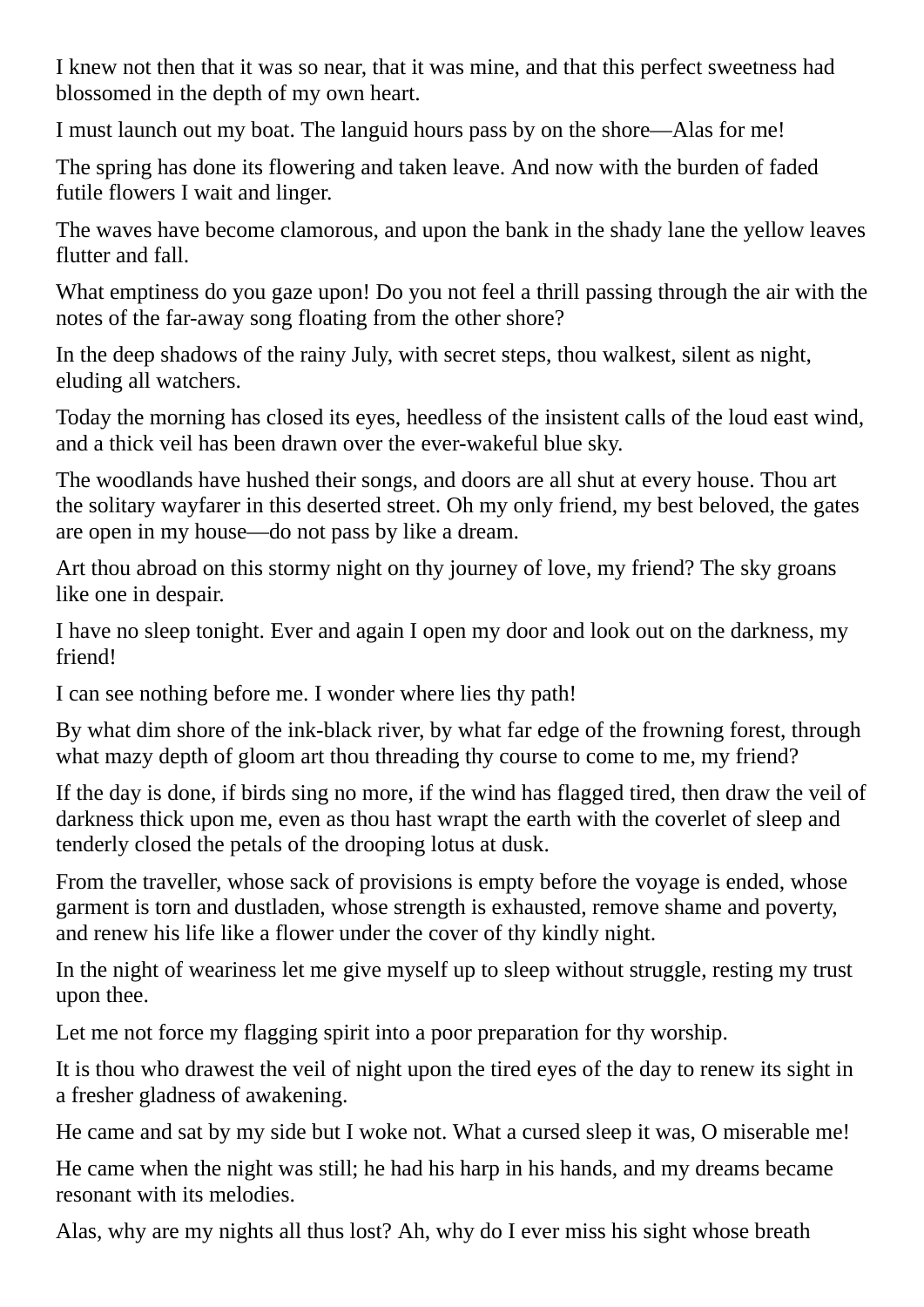touches my sleep?

Light, oh where is the light? Kindle it with the burning fire of desire!

There is the lamp but never a flicker of a flame—is such thy fate, my heart? Ah, death were better by far for thee!

Misery knocks at thy door, and her message is that thy lord is wakeful, and he calls thee to the love-tryst through the darkness of night.

The sky is overcast with clouds and the rain is ceaseless. I know not what this is that stirs in me—I know not its meaning.

A moment's flash of lightning drags down a deeper gloom on my sight, and my heart gropes for the path to where the music of the night calls me.

Light, oh where is the light! Kindle it with the burning fire of desire! It thunders and the wind rushes screaming through the void. The night is black as a black stone. Let not the hours pass by in the dark. Kindle the lamp of love with thy life.

Obstinate are the trammels, but my heart aches when I try to break them.

Freedom is all I want, but to hope for it I feel ashamed.

I am certain that priceless wealth is in thee, and that thou art my best friend, but I have not the heart to sweep away the tinsel that fills my room.

The shroud that covers me is a shroud of dust and death; I hate it, yet hug it in love.

My debts are large, my failures great, my shame secret and heavy; yet when I come to ask for my good, I quake in fear lest my prayer be granted.

He whom I enclose with my name is weeping in this dungeon. I am ever busy building this wall all around; and as this wall goes up into the sky day by day I lose sight of my true being in its dark shadow.

I take pride in this great wall, and I plaster it with dust and sand lest a least hole should be left in this name; and for all the care I take I lose sight of my true being.

I came out alone on my way to my tryst. But who is this that follows me in the silent dark?

I move aside to avoid his presence but I escape him not.

He makes the dust rise from the earth with his swagger; he adds his loud voice to every word that I utter.

He is my own little self, my lord, he knows no shame; but I am ashamed to come to thy door in his company.

'Prisoner, tell me, who was it that bound you?'

'It was my master,'said the prisoner. 'I thought I could outdo everybody in the world in wealth and power, and I amassed in my own treasure-house the money due to my king. When sleep overcame me I lay upon the bed that was for my lord, and on waking up I found I was a prisoner in my own treasure-house.'

'Prisoner, tell me, who was it that wrought this unbreakable chain?'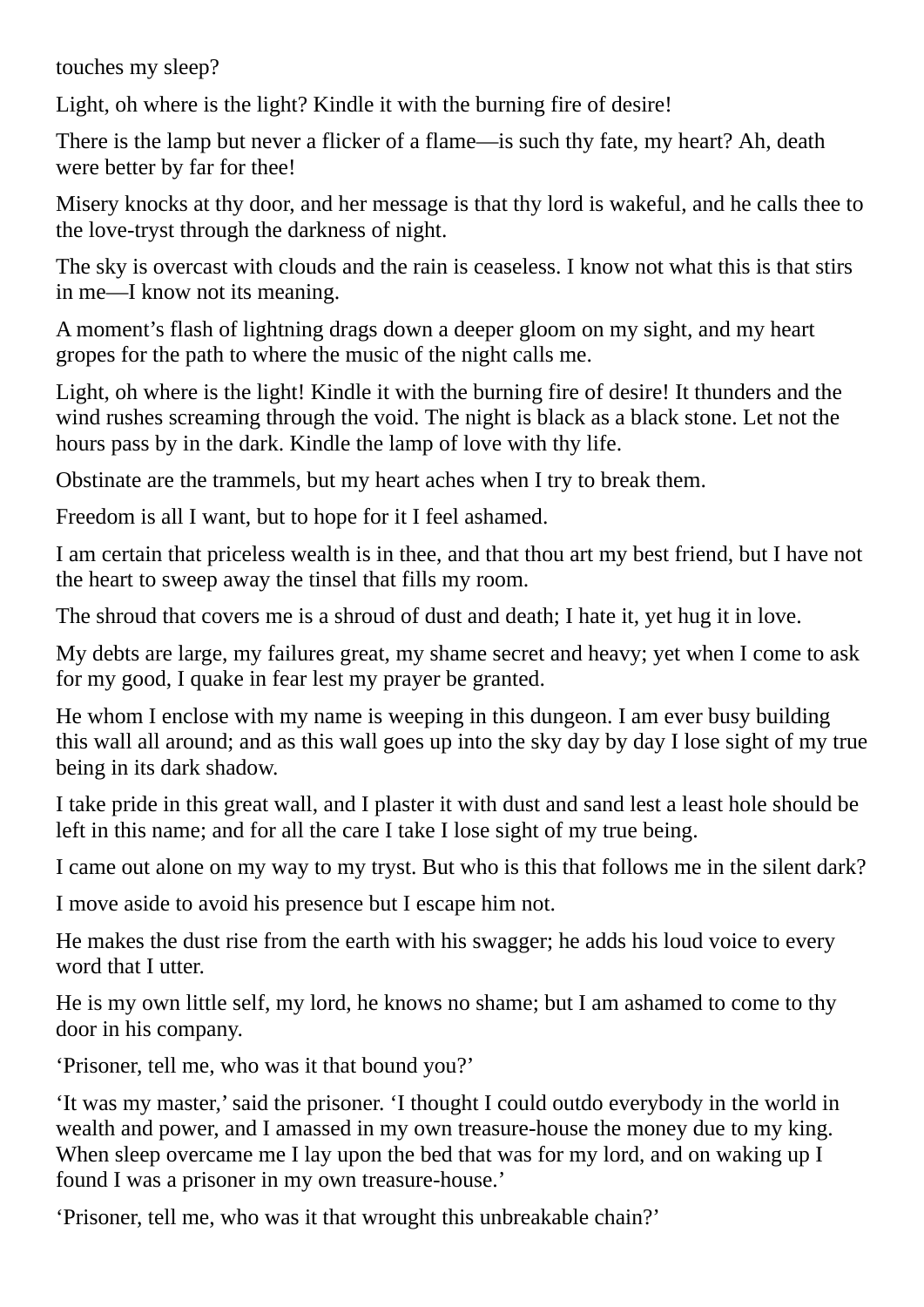'It was I,'said the prisoner, 'who forged this chain very carefully. I thought my invincible power would hold the world captive leaving me in a freedom undisturbed. Thus night and day I worked at the chain with huge fires and cruel hard strokes. When at last the work was done and the links were complete and unbreakable, I found that it held me in its grip.'

By all means they try to hold me secure who love me in this world. But it is otherwise with thy love which is greater than theirs, and thou keepest me free.

Lest I forget them they never venture to leave me alone. But day passes by after day and thou art not seen.

If I call not thee in my prayers, if I keep not thee in my heart, thy love for me still waits for my love.

When it was day they came into my house and said, 'We shall only take the smallest room here.'

They said, 'We shall help you in the worship of your God and humbly accept only our own share in his grace'; and then they took their seat in a corner and they sat quiet and meek.

But in the darkness of night I find they break into my sacred shrine, strong and turbulent, and snatch with unholy greed the offerings from God's altar.

Let only that little be left of me whereby I may name thee my all.

Let only that little be left of my will whereby I may feel thee on every side, and come to thee in everything, and offer to thee my love every moment.

Let only that little be left of me whereby I may never hide thee.

Let only that little of my fetters be left whereby I am bound with thy will, and thy purpose is carried out in my life—and that is the fetter of thy love.

Where the mind is without fear and the head is held high;

Where knowledge is free;

Where the world has not been broken up into fragments by narrow domestic walls;

Where words come out from the depth of truth;

Where tireless striving stretches its arms towards perfection;

Where the clear stream of reason has not lost its way into the dreary desert sand of dead habit;

Where the mind is led forward by thee into ever-widening thought and action—

Into that heaven of freedom, my Father, let my country awake.

This is my prayer to thee, my lord—strike, strike at the root of penury in my heart.

Give me the strength lightly to bear my joys and sorrows.

Give me the strength to make my love fruitful in service.

Give me the strength never to disown the poor or bend my knees before insolent might.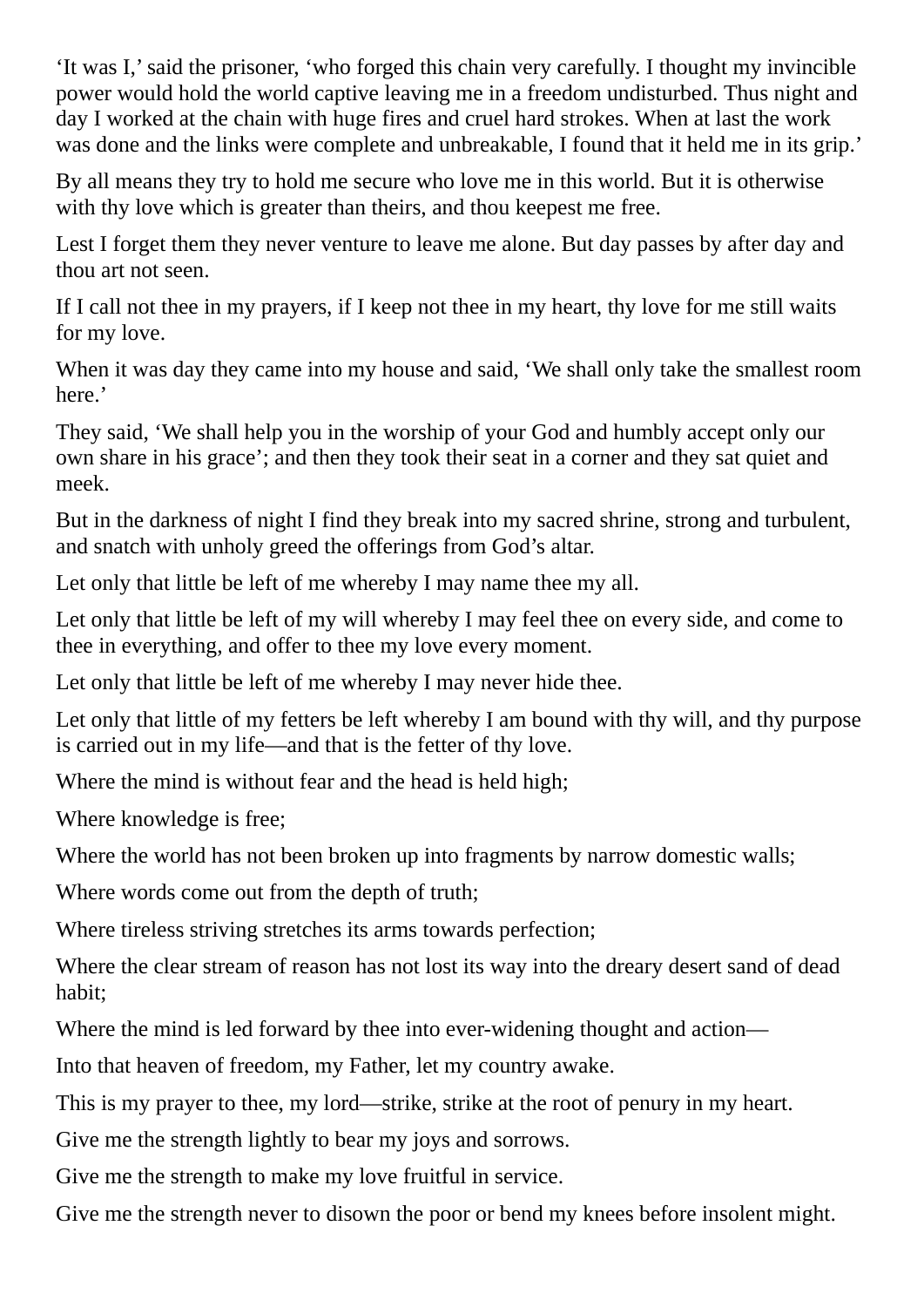Give me the strength to raise my mind high above daily trifles.

And give me the strength to surrender my strength to thy will with love.

I thought that my voyage had come to its end at the last limit of my power,—that the path before me was closed, that provisions were exhausted and the time come to take shelter in a silent obscurity.

But I find that thy will knows no end in me. And when old words die out on the tongue, new melodies break forth from the heart; and where the old tracks are lost, new country is revealed with its wonders.

That I want thee, only thee—let my heart repeat without end. All desires that distract me, day and night, are false and empty to the core.

As the night keeps hidden in its gloom the petition for light, even thus in the depth of my unconsciousness rings the cry—'I want thee, only thee'.

As the storm still seeks its end in peace when it strikes against peace with all its might, even thus my rebellion strikes against thy love and still its cry is—'I want thee, only thee'.

When the heart is hard and parched up, come upon me with a shower of mercy.

When grace is lost from life, come with a burst of song.

When tumultuous work raises its din on all sides shutting me out from beyond, come to me, my lord of silence, with thy peace and rest.

When my beggarly heart sits crouched, shut up in a corner, break open the door, my king, and come with the ceremony of a king.

When desire blinds the mind with delusion and dust, O thou holy one, thou wakeful, come with thy light and thy thunder.

The rain has held back for days and days, my God, in my arid heart. The horizon is fiercely naked—not the thinnest cover of a soft cloud, not the vaguest hint of a distant cool shower.

Send thy angry storm, dark with death, if it is thy wish, and with lashes of lightning startle the sky from end to end.

But call back, my lord, call back this pervading silent heat, still and keen and cruel, burning the heart with dire despair.

Let the cloud of grace bend low from above like the tearful look of the mother on the day of the father's wrath.

Where dost thou stand behind them all, my lover, hiding thyself in the shadows? They push thee and pass thee by on the dusty road, taking thee for naught. I wait here weary hours spreading my offerings for thee, while passers-by come and take my flowers, one by one, and my basket is nearly empty.

The morning time is past, and the noon. In the shade of evening my eyes are drowsy with sleep. Men going home glance at me and smile and fill me with shame. I sit like a beggar maid, drawing my skirt over my face, and when they ask me, what it is I want, I drop my eyes and answer them not.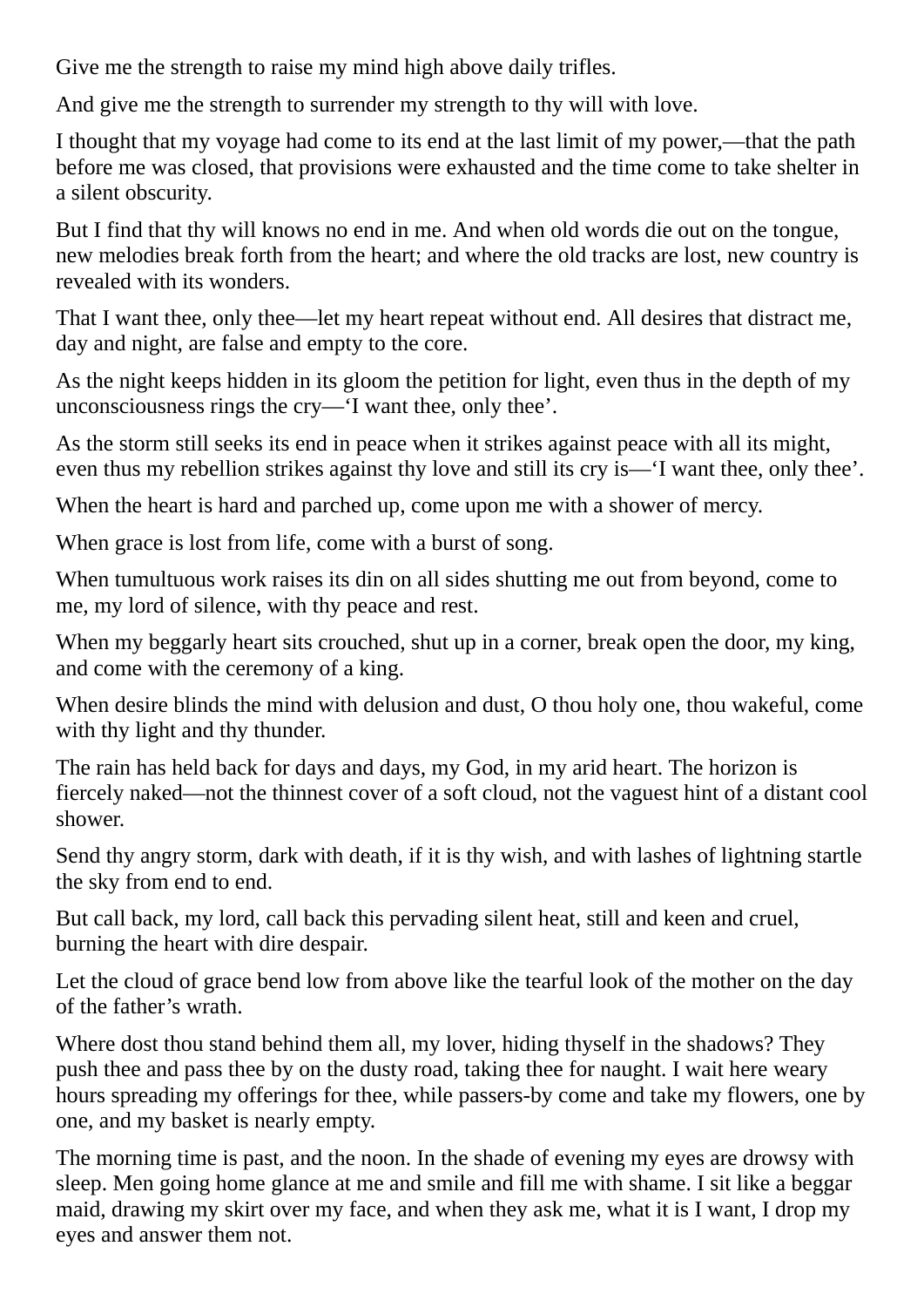Oh, how, indeed, could I tell them that for thee I wait, and that thou hast promised to come. How could I utter for shame that I keep for my dowry this poverty. Ah, I hug this pride in the secret of my heart.

I sit on the grass and gaze upon the sky and dream of the sudden splendour of thy coming —all the lights ablaze, golden pennons flying over thy car, and they at the roadside standing agape, when they see thee come down from thy seat to raise me from the dust, and set at thy side this ragged beggar girl a-tremble with shame and pride, like a creeper in a summer breeze.

But time glides on and still no sound of the wheels of thy chariot. Many a procession passes by with noise and shouts and glamour of glory. Is it only thou who wouldst stand in the shadow silent and behind them all? And only I who would wait and weep and wear out my heart in vain longing?

Early in the day it was whispered that we should sail in a boat, only thou and I, and never a soul in the world would know of this our pilgrimage to no country and to no end.

In that shoreless ocean, at thy silently listening smile my songs would swell in melodies, free as waves, free from all bondage of words.

Is the time not come yet? Are there works still to do? Lo, the evening has come down upon the shore and in the fading light the seabirds come flying to their nests.

Who knows when the chains will be off, and the boat, like the last glimmer of sunset, vanish into the night?

The day was when I did not keep myself in readiness for thee; and entering my heart unbidden even as one of the common crowd, unknown to me, my king, thou didst press the signet of eternity upon many a fleeting moment of my life.

And today when by chance I light upon them and see thy signature, I find they have lain scattered in the dust mixed with the memory of joys and sorrows of my trivial days forgotten.

Thou didst not turn in contempt from my childish play among dust, and the steps that I heard in my playroom are the same that are echoing from star to star.

This is my delight, thus to wait and watch at the wayside where shadow chases light and the rain comes in the wake of the summer.

Messengers, with tidings from unknown skies, greet me and speed along the road. My heart is glad within, and the breath of the passing breeze is sweet.

From dawn till dusk I sit here before my door, and I know that of a sudden the happy moment will arrive when I shall see.

In the meanwhile I smile and I sing all alone. In the meanwhile the air is filling with the perfume of promise.

Have you not heard his silent steps? He comes, comes, ever comes.

Every moment and every age, every day and every night he comes, comes, ever comes.

Many a song have I sung in many a mood of mind, but all their notes have always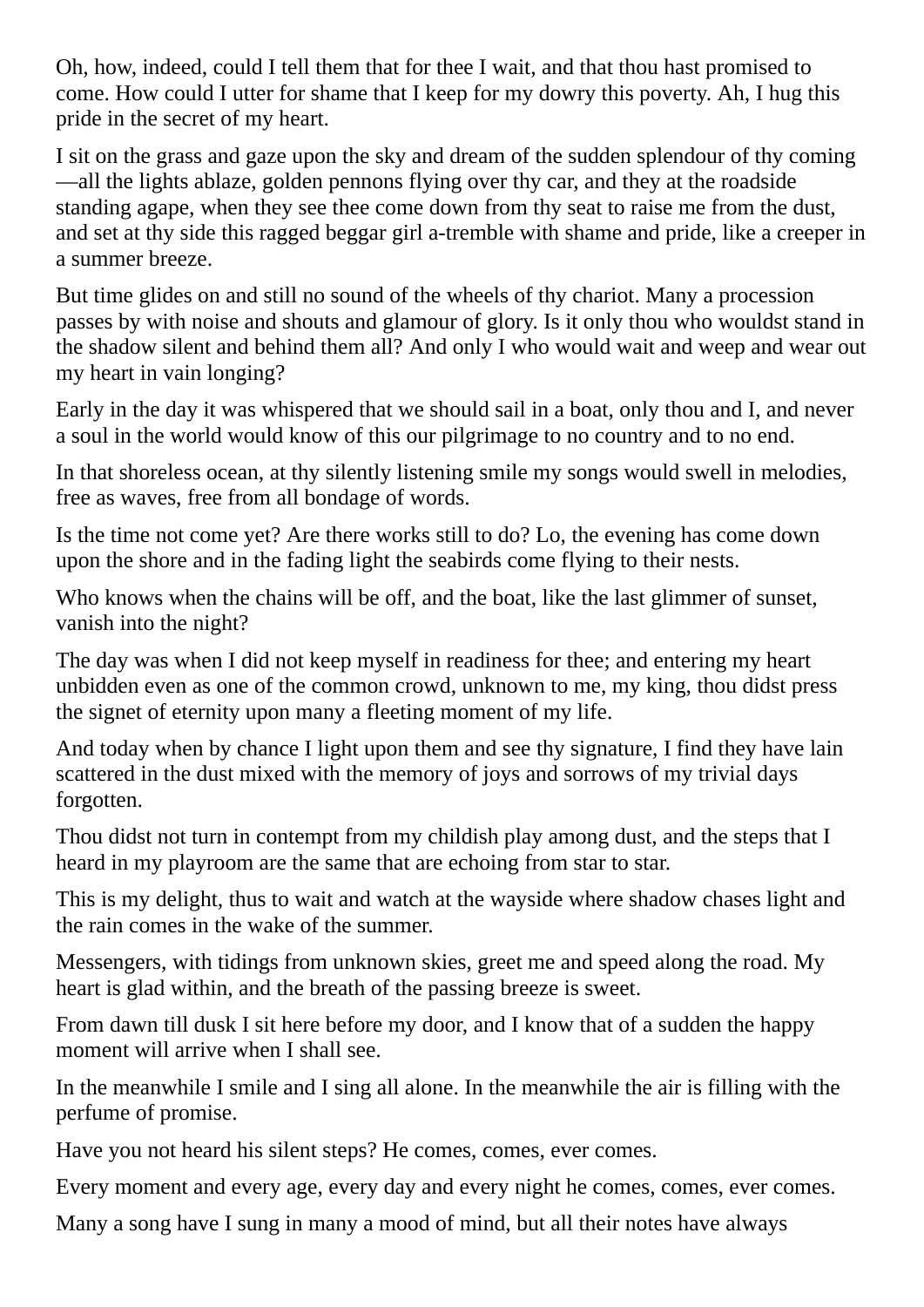proclaimed, 'He comes, comes, ever comes.'

In the fragrant days of sunny April through the forest path he comes, comes, ever comes.

In the rainy gloom of July nights on the thundering chariot of clouds he comes, comes, ever comes.

In sorrow after sorrow it is his steps that press upon my heart, and it is the golden touch of his feet that makes my joy to shine.

I know not from what distant time thou art ever coming nearer to meet me. Thy sun and stars can never keep thee hidden from me for aye.

In many a morning and eve thy footsteps have been heard and thy messenger has come within my heart and called me in secret.

I know not only why today my life is all astir, and a feeling of tremulous joy is passing through my heart.

It is as if the time were come to wind up my work, and I feel in the air a faint smell of thy sweet presence.

The night is nearly spent waiting for him in vain. I fear lest in the morning he suddenly come to my door when I have fallen asleep wearied out. Oh friends, leave the way open to him— forbid him not.

If the sounds of his steps does not wake me, do not try to rouse me, I pray. I wish not to be called from my sleep by the clamorous choir of birds, by the riot of wind at the festival of morning light. Let me sleep undisturbed even if my lord comes of a sudden to my door.

Ah, my sleep, precious sleep, which only waits for his touch to vanish. Ah, my closed eyes that would open their lids only to the light of his smile when he stands before me like a dream emerging from darkness of sleep.

Let him appear before my sight as the first of all lights and all forms. The first thrill of joy to my awakened soul let it come from his glance. And let my return to myself be immediate return to him.

The morning sea of silence broke into ripples of bird songs; and the flowers were all merry by the roadside; and the wealth of gold was scattered through the rift of the clouds while we busily went on our way and paid no heed.

We sang no glad songs nor played; we went not to the village for barter; we spoke not a word nor smiled; we lingered not on the way. We quickened our pace more and more as the time sped by.

The sun rose to the mid sky and doves cooed in the shade. Withered leaves danced and whirled in the hot air of noon. The shepherd boy drowsed and dreamed in the shadow of the banyan tree, and I laid myself down by the water and stretched my tired limbs on the grass.

My companions laughed at me in scorn; they held their heads high and hurried on; they never looked back nor rested; they vanished in the distant blue haze. They crossed many meadows and hills, and passed through strange, far-away countries. All honour to you, heroic host of the interminable path! Mockery and reproach pricked me to rise, but found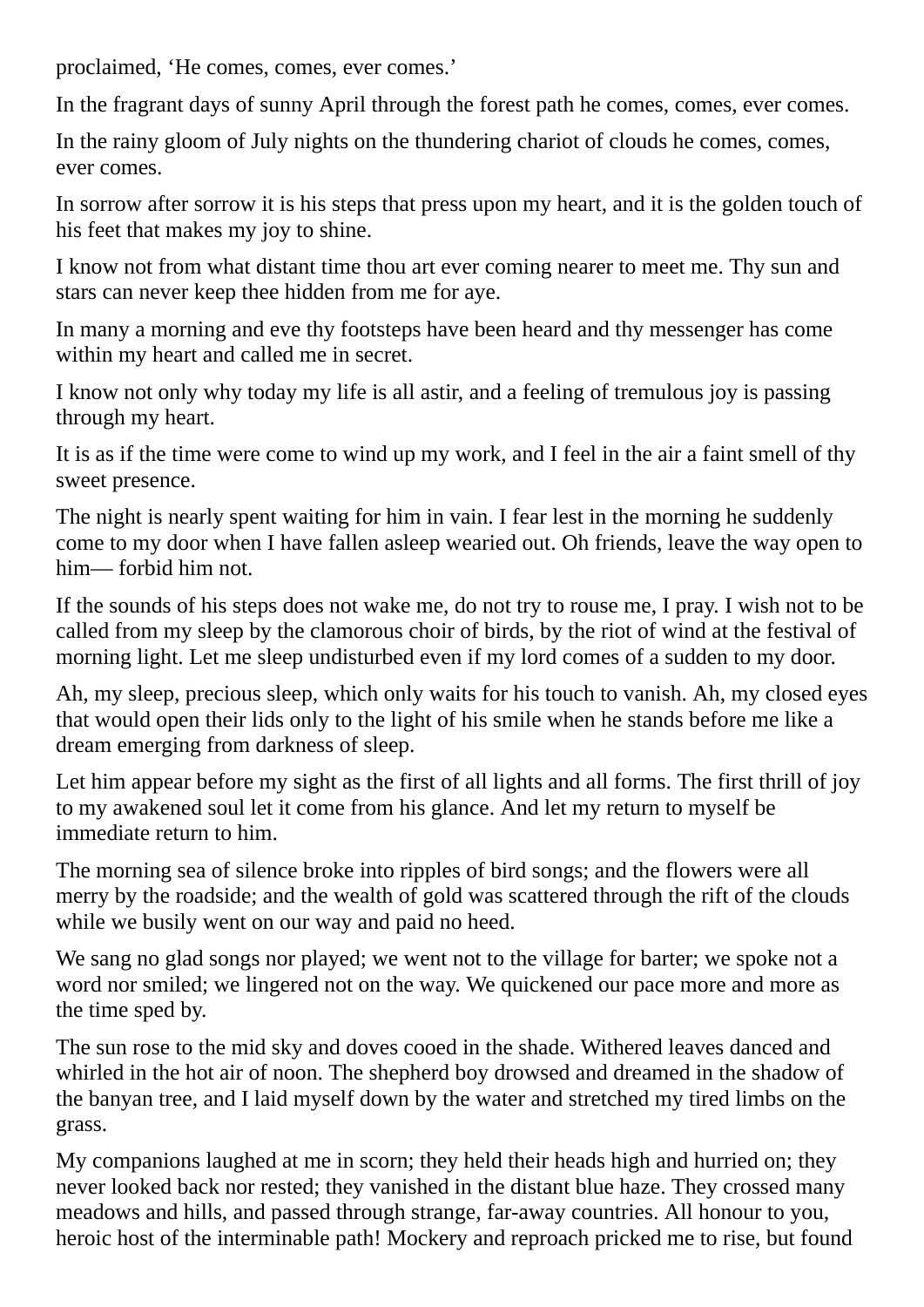no response in me. I gave myself up for lost in the depth of a glad humiliation—in the shadow of a dim delight.

The repose of the sun-embroidered green gloom slowly spread over my heart. I forgot for what I had travelled, and I surrendered my mind without struggle to the maze of shadows and songs.

At last, when I woke from my slumber and opened my eyes, I saw thee standing by me, flooding my sleep with thy smile. How I had feared that the path was long and wearisome, and the struggle to reach thee was hard!

You came down from your throne and stood at my cottage door.

I was singing all alone in a corner, and the melody caught your ear. You came down and stood at my cottage door.

Masters are many in your hall, and songs are sung there at all hours. But the simple carol of this novice struck at your love. One plaintive little strain mingled with the great music of the world, and with a flower for a prize you came down and stopped at my cottage door.

I had gone a-begging from door to door in the village path, when thy golden chariot appeared in the distance like a gorgeous dream and I wondered who was this King of all kings!

My hopes rose high and methought my evil days were at an end, and I stood waiting for alms to be given unasked and for wealth scattered on all sides in the dust.

The chariot stopped where I stood. Thy glance fell on me and thou camest down with a smile. I felt that the luck of my life had come at last. Then of a sudden thou didst hold out thy right hand and say 'What hast thou to give to me?'

Ah, what a kingly jest was it to open thy palm to a beggar to beg! I was confused and stood undecided, and then from my wallet I slowly took out the least little grain of corn and gave it to thee.

But how great my surprise when at the day's end I emptied my bag on the floor to find a least little gram of gold among the poor heap. I bitterly wept and wished that I had had the heart to give thee my all.

The night darkened. Our day's works had been done. We thought that the last guest had arrived for the night and the doors in the village were all shut. Only some said the king was to come. We laughed and said 'No, it cannot be!'

It seemed there were knocks at the door and we said it was nothing but the wind. We put out the lamps and lay down to sleep. Only some said, 'It is the messenger!' We laughed and said 'No, it must be the wind!'

There came a sound in the dead of the night. We sleepily thought it was the distant thunder. The earth shook, the walls rocked, and it troubled us in our sleep. Only some said it was the sound of wheels. We said in a drowsy murmur, 'No, it must be the rumbling of clouds!'

The night was still dark when the drum sounded. The voice came 'Wake up! delay not!' We pressed our hands on our hearts and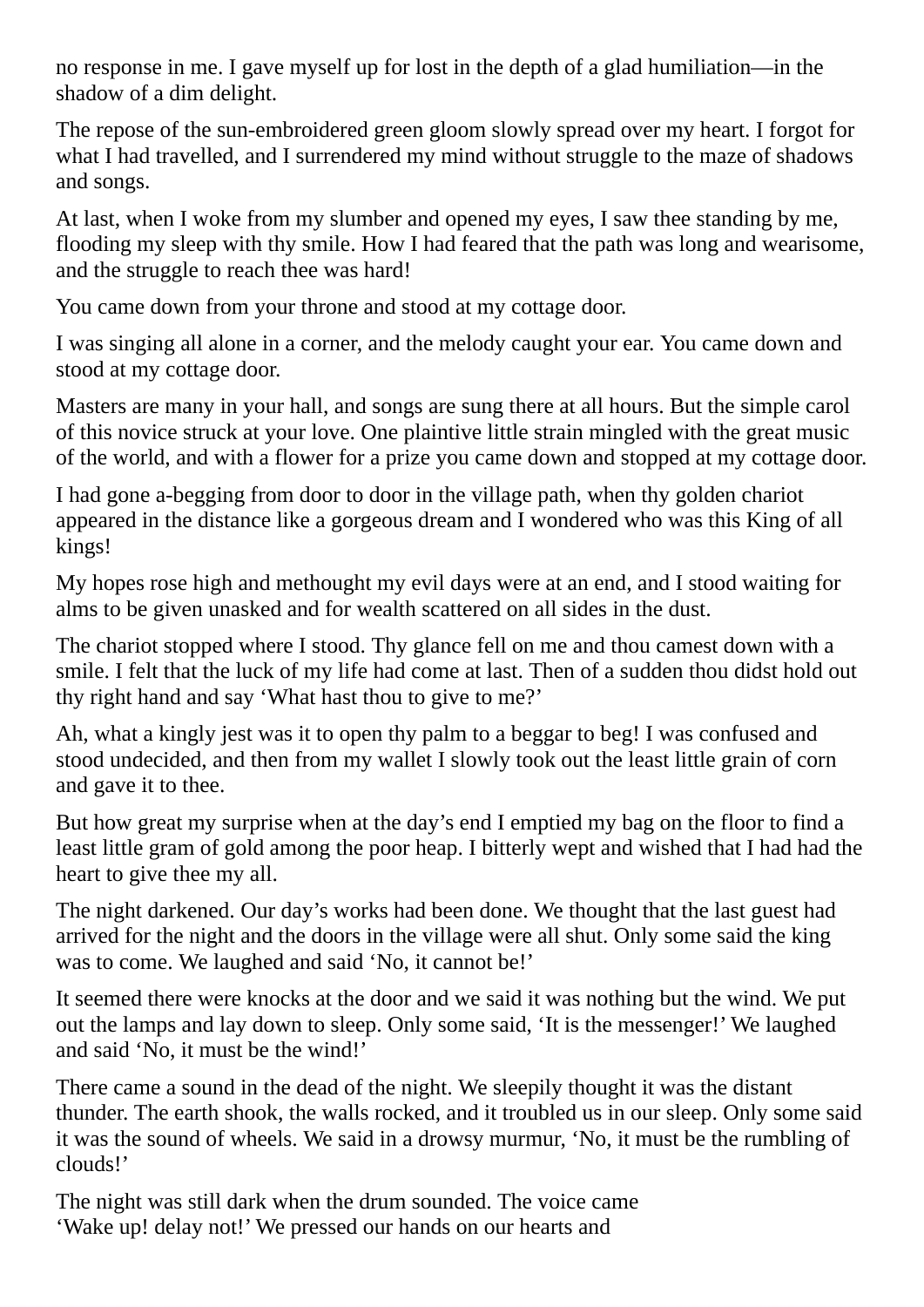shuddered with fear. Some said, 'Lo, there is the king's flag!' We stood up on our feet and cried 'There is no time for delay!'

The king has come—but where are lights, where are wreaths? Where is the throne to seat him? Oh, shame! Oh utter shame! Where is the hall, the decorations? Someone has said, 'Vain is this cry! Greet him with empty hands, lead him into thy rooms all bare!'

Open the doors, let the conch-shells be sounded! in the depth of the night has come the king of our dark, dreary house. The thunder roars in the sky. The darkness shudders with lightning. Bring out thy tattered piece of mat and spread it in the courtyard. With the storm has come of a sudden our king of the fearful night.

I thought I should ask of thee—but I dared not—the rose wreath thou hadst on thy neck. Thus I waited for the morning, when thou didst depart, to find a few fragments on the bed. And like a beggar I searched in the dawn only for a stray petal or two.

Ah me, what is it I find? What token left of thy love? It is no flower, no spices, no vase of perfumed water. It is thy mighty sword, flashing as a flame, heavy as a bolt of thunder. The young light of morning comes through the window and spreads itself upon thy bed. The morning bird twitters and asks, 'Woman, what hast thou got?' No, it is no flower, nor spices, nor vase of perfumed water—it is thy dreadful sword.

I sit and muse in wonder, what gift is this of thine. I can find no place to hide it. I am ashamed to wear it, frail as I am, and it hurts me when I press it to my bosom. Yet shall I bear in my heart this honour of the burden of pain, this gift of thine.

From now there shall be no fear left for me in this world, and thou shalt be victorious in all my strife. Thou hast left death for my companion and I shall crown him with my life. Thy sword is with me to cut asunder my bonds, and there shall be no fear left for me in the world.

From now I leave off all petty decorations. Lord of my heart, no more shall there be for me waiting and weeping in corners, no more coyness and sweetness of demeanour. Thou hast given me thy sword for adornment. No more doll's decorations for me!

Beautiful is thy wristlet, decked with stars and cunningly wrought in myriad-coloured jewels. But more beautiful to me thy sword with its curve of lightning like the outspread wings of the divine bird of Vishnu, perfectly poised in the angry red light of the sunset.

It quivers like the one last response of life in ecstasy of pain at the final stroke of death; it shines like the pure flame of being burning up earthly sense with one fierce flash.

Beautiful is thy wristlet, decked with starry gems; but thy sword, O lord of thunder, is wrought with uttermost beauty, terrible to behold or think of.

I asked nothing from thee; I uttered not my name to thine ear. When thou took'st thy leave I stood silent. I was alone by the well where the shadow of the tree fell aslant, and the women had gone home with their brown earthen pitchers full to the brim. They called me and shouted, 'Come with us, the morning is wearing on to noon.' But I languidly lingered awhile lost in the midst of vague musings.

I heard not thy steps as thou camest. Thine eyes were sad when they fell on me; thy voice was tired as thou spokest low—'Ah, I am a thirsty traveller.' I started up from my day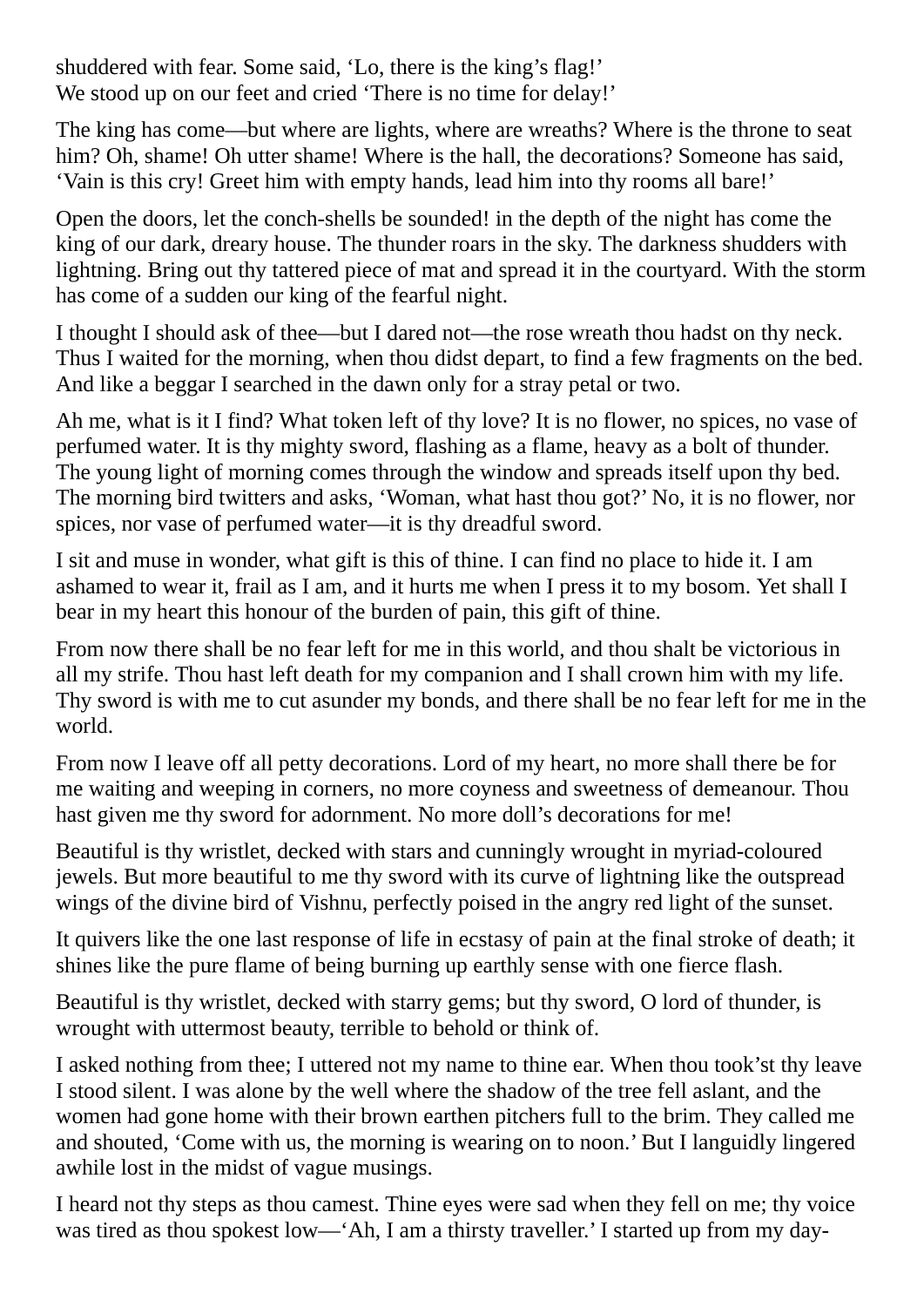dreams and poured water from my jar on thy joined palms. The leaves rustled overhead; the cuckoo sang from the unseen dark, and perfume of *babla* flowers came from the bend of the road.

I stood speechless with shame when my name thou didst ask. Indeed, what had I done for thee to keep me in remembrance? But the memory that I could give water to thee to allay thy thirst will cling to my heart and enfold it in sweetness. The morning hour is late, the bird sings in weary notes, *neem* leaves rustle overhead and I sit and think and think.

Languor is upon your heart and the slumber is still on your eyes.

Has not the word come to you that the flower is reigning in splendour among thorns? Wake, oh awaken! let not the time pass in vain!

At the end of the stony path, in the country of virgin solitude, my friend is sitting all alone. Deceive him not. Wake, oh awaken!

What if the sky pants and trembles with the heat of the midday sun—what if the burning sand spreads its mantle of thirst—

Is there no joy in the deep of your heart? At every footfall of yours, will not the harp of the road break out in sweet music of pain?

Thus it is that thy joy in me is so full. Thus it is that thou hast come down to me. O thou lord of all heavens, where would be thy love if I were not?

Thou hast taken me as thy partner of all this wealth. In my heart is the endless play of thy delight. In my life thy will is ever taking shape.

And for this, thou who art the King of kings hast decked thyself in beauty to captivate my heart. And for this thy love loses itself in the love of thy lover, and there art thou seen in the perfect union of two.

Light, my light, the world-filling light, the eye-kissing light, heart-sweetening light!

Ah, the light dances, my darling, at the centre of my life; the light strikes, my darling, the chords of my love; the sky opens, the wind runs wild, laughter passes over the earth.

The butterflies spread their sails on the sea of light. Lilies and jasmines surge up on the crest of the waves of light.

The light is shattered into gold on every cloud, my darling, and it scatters gems in profusion.

Mirth spreads from leaf to leaf, my darling, and gladness without measure. The heaven's river has drowned its banks and the flood of joy is abroad.

Let all the strains of joy mingle in my last song—the joy that makes the earth flow over in the riotous excess of the grass, the joy that sets the twin brothers, life and death, dancing over the wide world, the joy that sweeps in with the tempest, shaking and waking all life with laughter, the joy that sits still with its tears on the open red lotus of pain, and the joy that throws everything it has upon the dust, and knows not a word.

Yes, I know, this is nothing but thy love, O beloved of my heart— this golden light that dances upon the leaves, these idle clouds sailing across the sky, this passing breeze leaving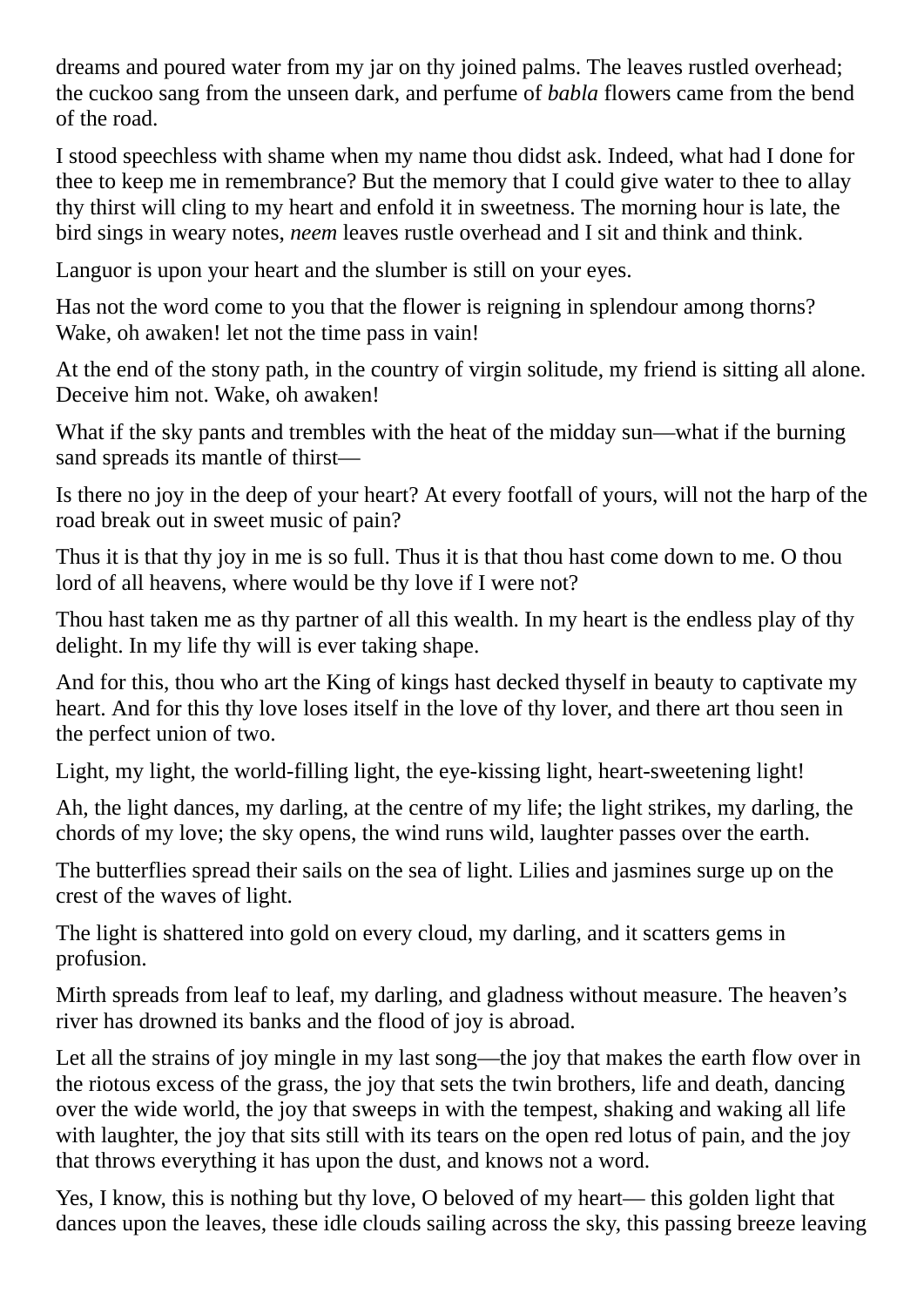its coolness upon my forehead.

The morning light has flooded my eyes—this is thy message to my heart. Thy face is bent from above, thy eyes look down on my eyes, and my heart has touched thy feet.

On the seashore of endless worlds children meet. The infinite sky is motionless overhead and the restless water is boisterous. On the seashore of endless worlds the children meet with shouts and dances

They build their houses with sand and they play with empty shells. With withered leaves they weave their boats and smilingly float them on the vast deep. Children have their play on the seashore of worlds.

They know not how to swim, they know not how to cast nets. Pearl fishers dive for pearls, merchants sail in their ships, while children gather pebbles and scatter them again. They seek not for hidden treasures, they know not how to cast nets.

The sea surges up with laughter and pale gleams the smile of the sea beach. Death-dealing waves sing meaningless ballads to the children, even like a mother while rocking her baby's cradle. The sea plays with children, and pale gleams the smile of the sea beach.

On the seashore of endless worlds children meet. Tempest roams in the pathless sky, ships get wrecked in the trackless water, death is abroad and children play. On the seashore of endless worlds is the great meeting of children.

The sleep that flits on baby's eyes—does anybody know from where it comes? Yes, there is a rumour that it has its dwelling there, in the fairy village among shadows of the forest dimly lit with glow-worms, there hang two timid buds of enchantment. From there it comes to kiss baby's eyes.

The smile that flickers on baby's lips when he sleeps—does anybody know where it was born? Yes, there is a rumour that a young pale beam of a crescent moon touched the edge of a vanishing autumn cloud, and there the smile was first born in the dream of a dewwashed morning—the smile that flickers on baby's lips when he sleeps.

The sweet, soft freshness that blooms on baby's limbs—does anybody know where it was hidden so long? Yes, when the mother was a young girl it lay pervading her heart in tender and silent mystery of love—the sweet, soft freshness that has bloomed on baby's limbs.

When I bring to you coloured toys, my child, I understand why there is such a play of colours on clouds, on water, and why flowers are painted in tints—when I give coloured toys to you, my child.

When I sing to make you dance I truly now why there is music in leaves, and why waves send their chorus of voices to the heart of the listening earth—when I sing to make you dance.

When I bring sweet things to your greedy hands I know why there is honey in the cup of the flowers and why fruits are secretly filled with sweet juice—when I bring sweet things to your greedy hands.

When I kiss your face to make you smile, my darling, I surely understand what pleasure streams from the sky in morning light, and what delight that is that is which the summer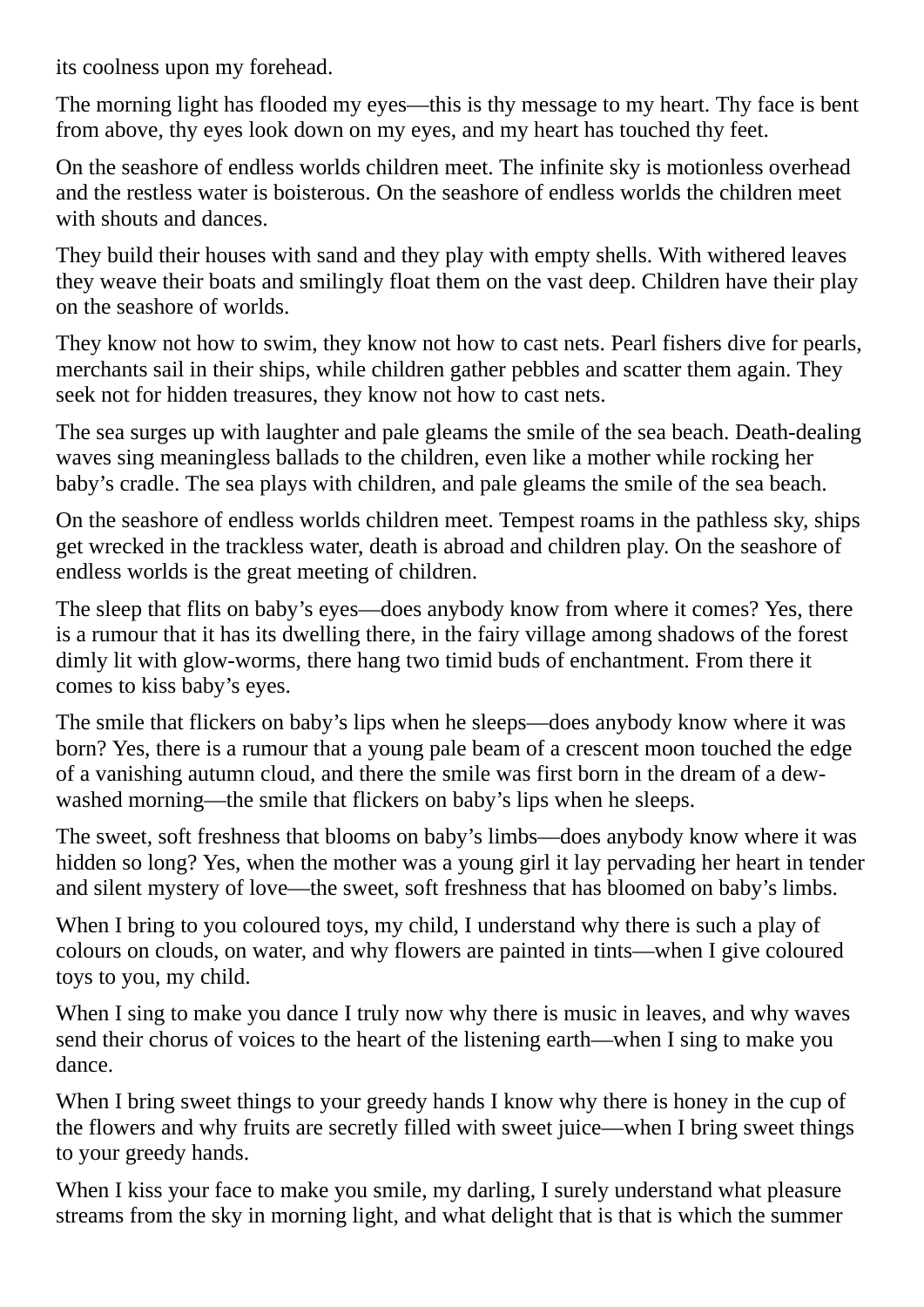breeze brings to my body—when I kiss you to make you smile.

Thou hast made me known to friends whom I knew not. Thou hast given me seats in homes not my own. Thou hast brought the distant near and made a brother of the stranger.

I am uneasy at heart when I have to leave my accustomed shelter; I forget that there abides the old in the new, and that there also thou abidest.

Through birth and death, in this world or in others, wherever thou leadest me it is thou, the same, the one companion of my endless life who ever linkest my heart with bonds of joy to the unfamiliar.

When one knows thee, then alien there is none, then no door is shut. Oh, grant me my prayer that I may never lose the bliss of the touch of the one in the play of many.

On the slope of the desolate river among tall grasses I asked her, 'Maiden, where do you go shading your lamp with your mantle? My house is all dark and lonesome—lend me your light!' she raised her dark eyes for a moment and looked at my face through the dusk. 'I have come to the river,'she said, 'to float my lamp on the stream when the daylight wanes in the west.' I stood alone among tall grasses and watched the timid flame of her lamp uselessly drifting in the tide.

In the silence of gathering night I asked her, 'Maiden, your lights are all lit—then where do you go with your lamp? My house is all dark and lonesome—lend me your light.' She raised her dark eyes on my face and stood for a moment doubtful. 'I have come,' she said at last, 'to dedicate my lamp to the sky.' I stood and watched her light uselessly burning in the void.

In the moonless gloom of midnight I ask her, 'Maiden, what is your quest, holding the lamp near your heart? My house is all dark and lonesome—lend me your light.' She stopped for a minute and thought and gazed at my face in the dark. 'I have brought my light,' she said, 'to join the carnival of lamps.' I stood and watched her little lamp uselessly lost among lights.

What divine drink wouldst thou have, my God, from this overflowing cup of my life?

My poet, is it thy delight to see thy creation through my eyes and to stand at the portals of my ears silently to listen to thine own eternal harmony?

Thy world is weaving words in my mind and thy joy is adding music to them. Thou givest thyself to me in love and then feelest thine own entire sweetness in me.

She who ever had remained in the depth of my being, in the twilight of gleams and of glimpses; she who never opened her veils in the morning light, will be my last gift to thee, my God, folded in my final song.

Words have wooed yet failed to win her; persuasion has stretched to her its eager arms in vain.

I have roamed from country to country keeping her in the core of my heart, and around her have risen and fallen the growth and decay of my life.

Over my thoughts and actions, my slumbers and dreams, she reigned yet dwelled alone and apart.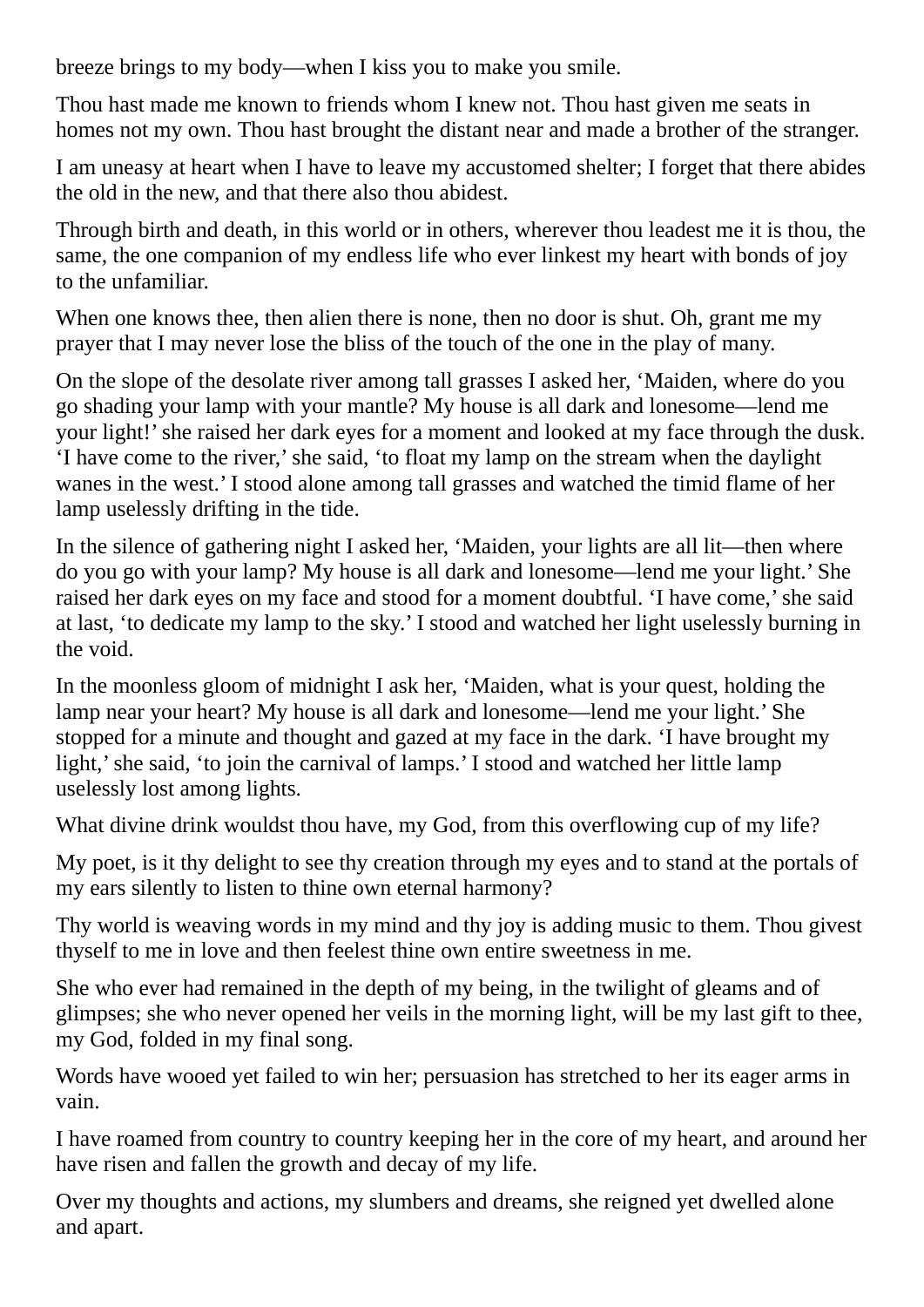Many a man knocked at my door and asked for her and turned away in despair.

There was none in the world who ever saw her face to face, and she remained in her loneliness waiting for thy recognition.

Thou art the sky and thou art the nest as well.

O thou beautiful, there in the nest is thy love that encloses the soul with colours and sounds and odours.

There comes the morning with the golden basket in her right hand bearing the wreath of beauty, silently to crown the earth.

And there comes the evening over the lonely meadows deserted by herds, through trackless paths, carrying cool draughts of peace in her golden pitcher from the western ocean of rest.

But there, where spreads the infinite sky for the soul to take her flight in, reigns the stainless white radiance. There is no day nor night, nor form nor colour, and never, never a word.

Thy sunbeam comes upon this earth of mine with arms outstretched and stands at my door the livelong day to carry back to thy feet clouds made of my tears and sighs and songs.

With fond delight thou wrappest about thy starry breast that mantle of misty cloud, turning it into numberless shapes and folds and colouring it with hues everchanging.

It is so light and so fleeting, tender and tearful and dark, that is why thou lovest it, O thou spotless and serene. And that is why it may cover thy awful white light with its pathetic shadows.

The same stream of life that runs through my veins night and day runs through the world and dances in rhythmic measures.

It is the same life that shoots in joy through the dust of the earth in numberless blades of grass and breaks into tumultuous waves of leaves and flowers.

It is the same life that is rocked in the ocean-cradle of birth and of death, in ebb and in flow.

I feel my limbs are made glorious by the touch of this world of life. And my pride is from the life-throb of ages dancing in my blood this moment.

Is it beyond thee to be glad with the gladness of this rhythm? to be tossed and lost and broken in the whirl of this fearful joy?

All things rush on, they stop not, they look not behind, no power can hold them back, they rush on.

Keeping steps with that restless, rapid music, seasons come dancing and pass away colours, tunes, and perfumes pour in endless cascades in the abounding joy that scatters and gives up and dies every moment.

That I should make much of myself and turn it on all sides, thus casting coloured shadows on thy radiance—such is thy *maya*.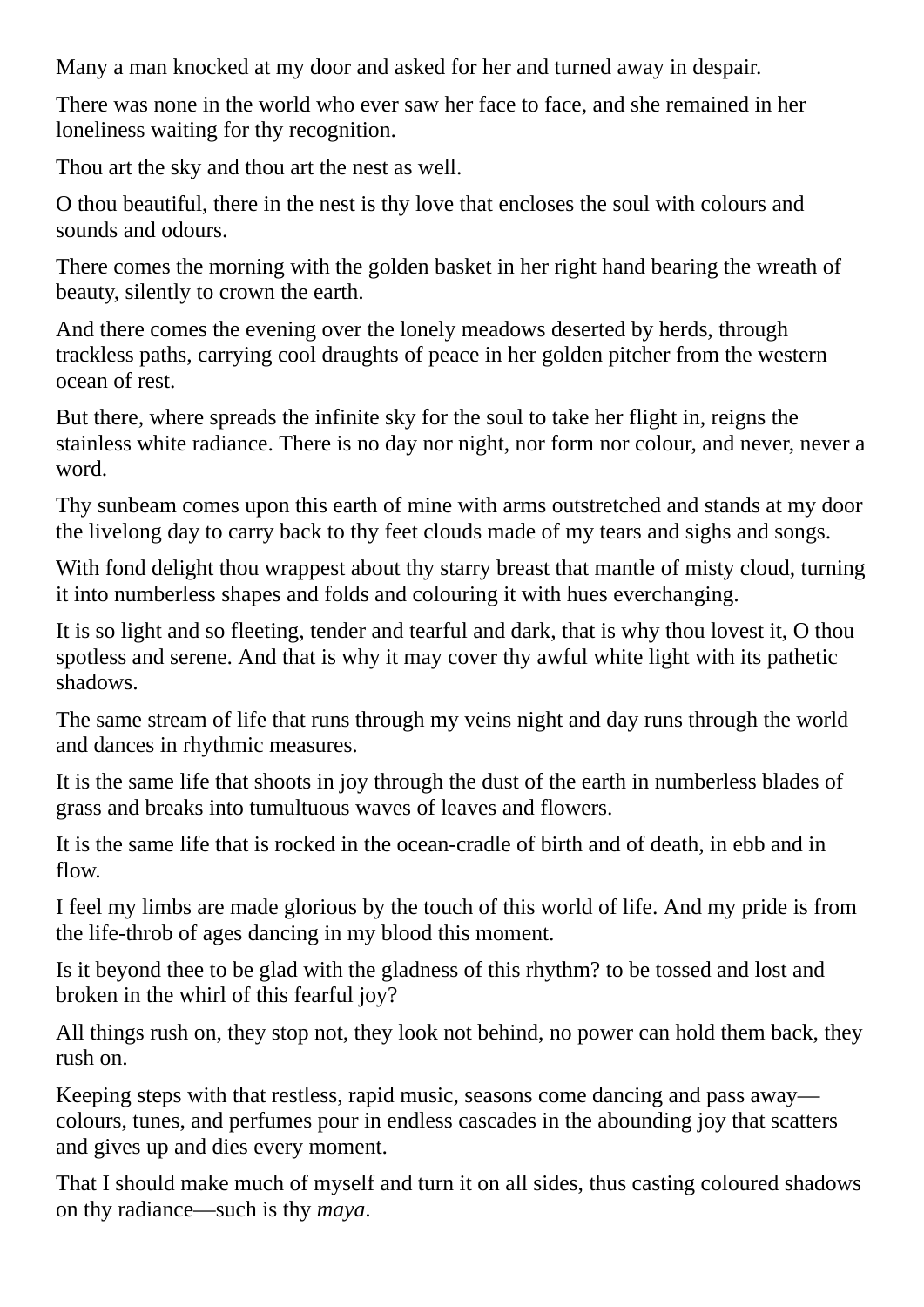Thou settest a barrier in thine own being and then callest thy severed self in myriad notes. This thy self-separation has taken body in me.

The poignant song is echoed through all the sky in many-coloured tears and smiles, alarms and hopes; waves rise up and sink again, dreams break and form. In me is thy own defeat of self.

This screen that thou hast raised is painted with innumerable figures with the brush of the night and the day. Behind it thy seat is woven in wondrous mysteries of curves, casting away all barren lines of straightness.

The great pageant of thee and me has overspread the sky. With the tune of thee and me all the air is vibrant, and all ages pass with the hiding and seeking of thee and me.

He it is, the innermost one, who awakens my being with his deep hidden touches.

He it is who puts his enchantment upon these eyes and joyfully plays on the chords of my heart in varied cadence of pleasure and pain.

He it is who weaves the web of this *maya* in evanescent hues of gold and silver, blue and green, and lets peep out through the folds his feet, at whose touch I forget myself.

Days come and ages pass, and it is ever he who moves my heart in many a name, in many a guise, in many a rapture of joy and of sorrow.

Deliverance is not for me in renunciation. I feel the embrace of freedom in a thousand bonds of delight.

Thou ever pourest for me the fresh draught of thy wine of various colours and fragrance, filling this earthen vessel to the brim.

My world will light its hundred different lamps with thy flame and place them before the altar of thy temple.

No, I will never shut the doors of my senses. The delights of sight and hearing and touch will bear thy delight.

Yes, all my illusions will burn into illumination of joy, and all my desires ripen into fruits of love.

The day is no more, the shadow is upon the earth. It is time that I go to the stream to fill my pitcher.

The evening air is eager with the sad music of the water. Ah, it calls me out into the dusk. In the lonely lane there is no passer-by, the wind is up, the ripples are rampant in the river.

I know not if I shall come back home. I know not whom I shall chance to meet. There at the fording in the little boat the unknown man plays upon his lute.

Thy gifts to us mortals fulfil all our needs and yet run back to thee undiminished.

The river has its everyday work to do and hastens through fields and hamlets; yet its incessant stream winds towards the washing of thy feet.

The flower sweetens the air with its perfume; yet its last service is to offer itself to thee.

Thy worship does not impoverish the world.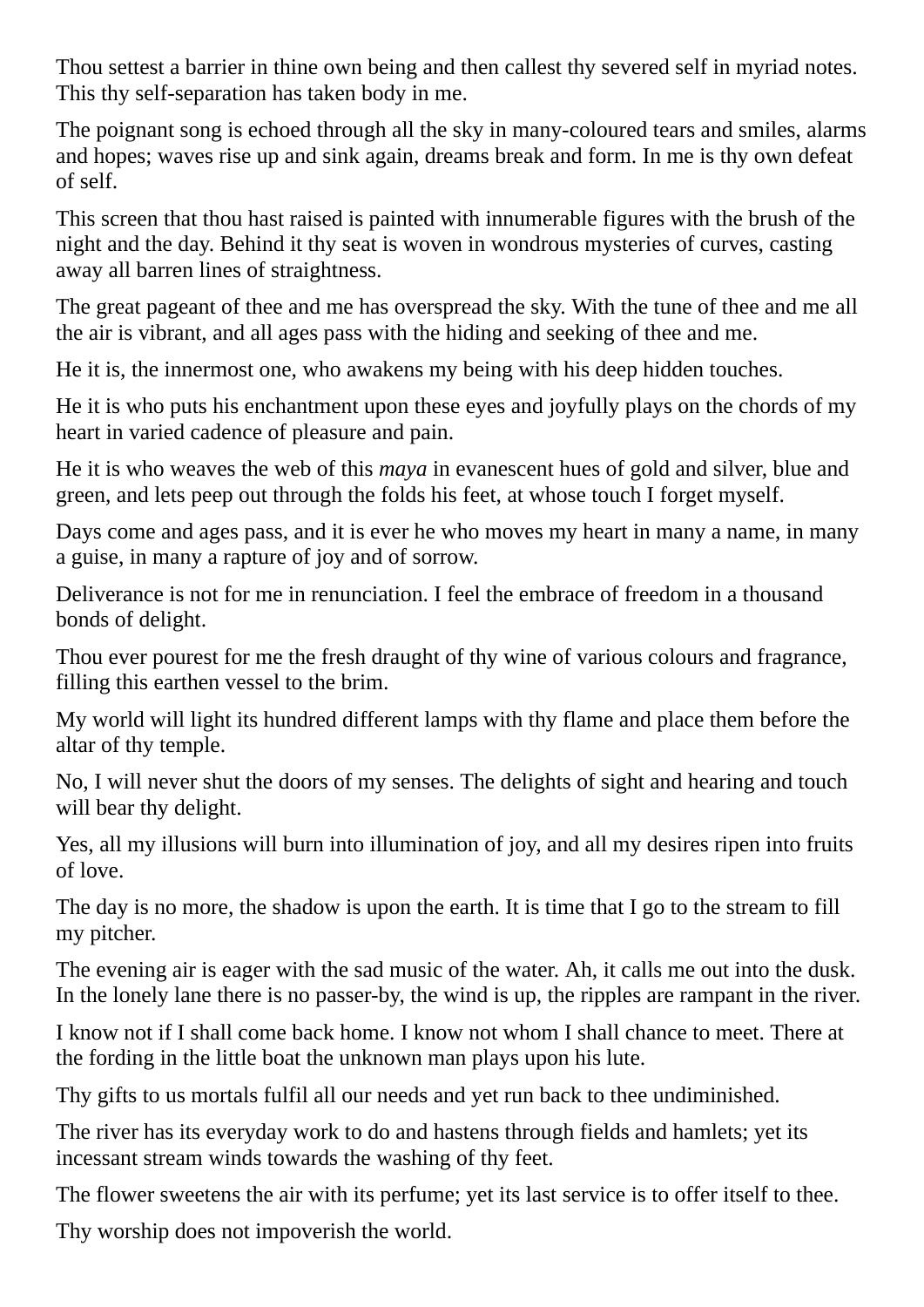From the words of the poet men take what meanings please them; yet their last meaning points to thee.

Day after day, O lord of my life, shall I stand before thee face to face. With folded hands, O lord of all worlds, shall I stand before thee face to face.

Under thy great sky in solitude and silence, with humble heart shall I stand before thee face to face.

In this laborious world of thine, tumultuous with toil and with struggle, among hurrying crowds shall I stand before thee face to face.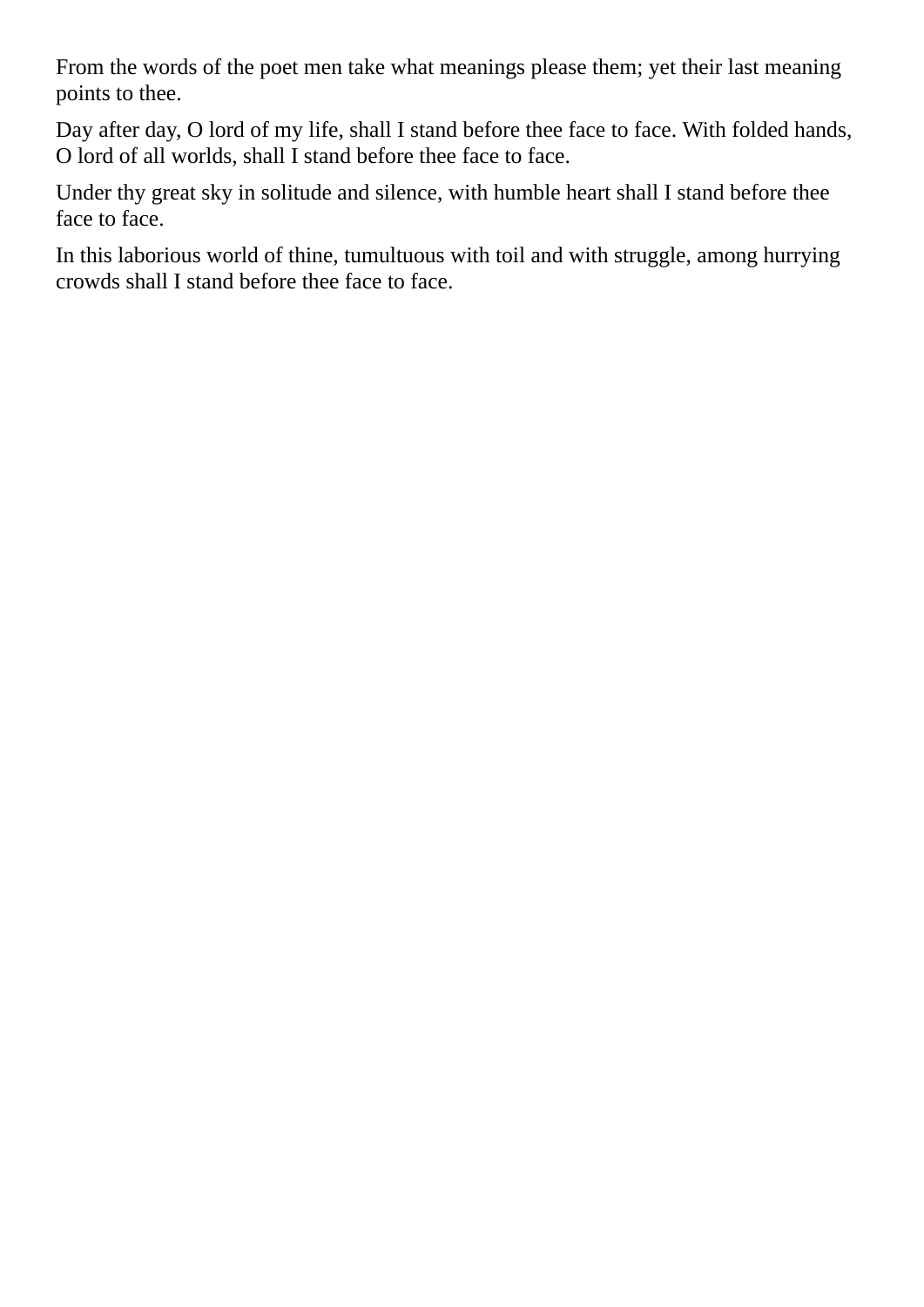And when my work shall be done in this world, O King of kings, alone and speechless shall I stand before thee face to face.

I know thee as my God and stand apart—I do not know thee as my own and come closer. I know thee as my father and bow before thy feet—I do not grasp thy hand as my friend's.

I stand not where thou comest down and ownest thyself as mine, there to clasp thee to my heart and take thee as my comrade.

Thou art the Brother amongst my brothers, but I heed them not, I divide not my earnings with them, thus sharing my all with thee.

In pleasure and in pain I stand not by the side of men, and thus stand by thee. I shrink to give up my life, and thus do not plunge into the great waters of life.

When the creation was new and all the stars shone in their first splendour, the gods held their assembly in the sky and sang 'Oh, the picture of perfection! the joy unalloyed!'

But one cried of a sudden—'It seems that somewhere there is a break in the chain of light and one of the stars has been lost.'

The golden string of their harp snapped, their song stopped, and they cried in dismay —'Yes, that lost star was the best, she was the glory of all heavens!'

From that day the search is unceasing for her, and the cry goes on from one to the other that in her the world has lost its one joy!

Only in the deepest silence of night the stars smile and whisper among themselves—'Vain is this seeking! unbroken perfection is over all!'

If it is not my portion to meet thee in this life then let me ever feel that I have missed thy sight—let me not forget for a moment, let me carry the pangs of this sorrow in my dreams and in my wakeful hours.

As my days pass in the crowded market of this world and my hands grow full with the daily profits, let me ever feel that I have gained nothing—let me not forget for a moment, let me carry the pangs of this sorrow in my dreams and in my wakeful hours.

When I sit by the roadside, tired and panting, when I spread my bed low in the dust, let me ever feel that the long journey is still before me—let me not forget a moment, let me carry the pangs of this sorrow in my dreams and in my wakeful hours.

When my rooms have been decked out and the flutes sound and the laughter there is loud, let me ever feel that I have not invited thee to my house—let me not forget for a moment, let me carry the pangs of this sorrow in my dreams and in my wakeful hours.

I am like a remnant of a cloud of autumn uselessly roaming in the sky, O my sun everglorious! Thy touch has not yet melted my vapour, making me one with thy light, and thus I count months and years separated from thee.

If this be thy wish and if this be thy play, then take this fleeting emptiness of mine, paint it with colours, gild it with gold, float it on the wanton wind and spread it in varied wonders.

And again when it shall be thy wish to end this play at night, I shall melt and vanish away in the dark, or it may be in a smile of the white morning, in a coolness of purity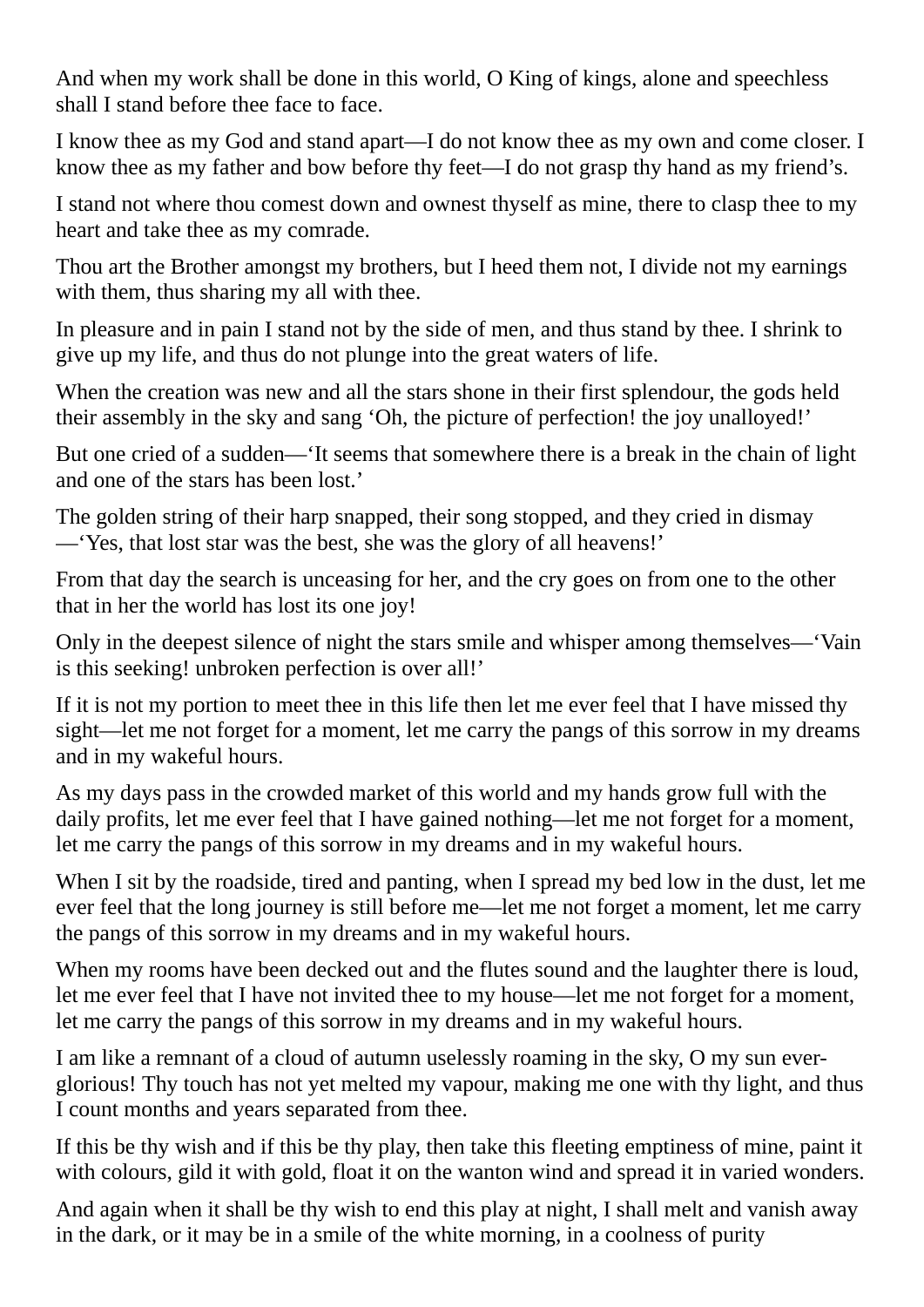transparent.

On many an idle day have I grieved over lost time. But it is never lost, my lord. Thou hast taken every moment of my life in thine own hands.

Hidden in the heart of things thou art nourishing seeds into sprouts, buds into blossoms, and ripening flowers into fruitfulness.

I was tired and sleeping on my idle bed and imagined all work had ceased. In the morning I woke up and found my garden full with wonders of flowers.

Time is endless in thy hands, my lord. There is none to count thy minutes.

Days and nights pass and ages bloom and fade like flowers. Thou knowest how to wait.

Thy centuries follow each other perfecting a small wild flower.

We have no time to lose, and having no time we must scramble for a chances. We are too poor to be late.

And thus it is that time goes by while I give it to every querulous man who claims it, and thine altar is empty of all offerings to the last.

At the end of the day I hasten in fear lest thy gate to be shut; but I find that yet there is time.

Mother, I shall weave a chain of pearls for thy neck with my tears of sorrow.

The stars have wrought their anklets of light to deck thy feet, but mine will hang upon thy breast.

Wealth and fame come from thee and it is for thee to give or to withhold them. But this my sorrow is absolutely mine own, and when I bring it to thee as my offering thou rewardest me with thy grace.

It is the pang of separation that spreads throughout the world and gives birth to shapes innumerable in the infinite sky.

It is this sorrow of separation that gazes in silence all nights from star to star and becomes lyric among rustling leaves in rainy darkness of July.

It is this overspreading pain that deepens into loves and desires, into sufferings and joy in human homes; and this it is that ever melts and flows in songs through my poet's heart.

When the warriors came out first from their master's hall, where had they hid their power? Where were their armour and their arms?

They looked poor and helpless, and the arrows were showered upon them on the day they came out from their master's hall.

When the warriors marched back again to their master's hall where did they hide their power?

They had dropped the sword and dropped the bow and the arrow; peace was on their foreheads, and they had left the fruits of their life behind them on the day they marched back again to their master's hall.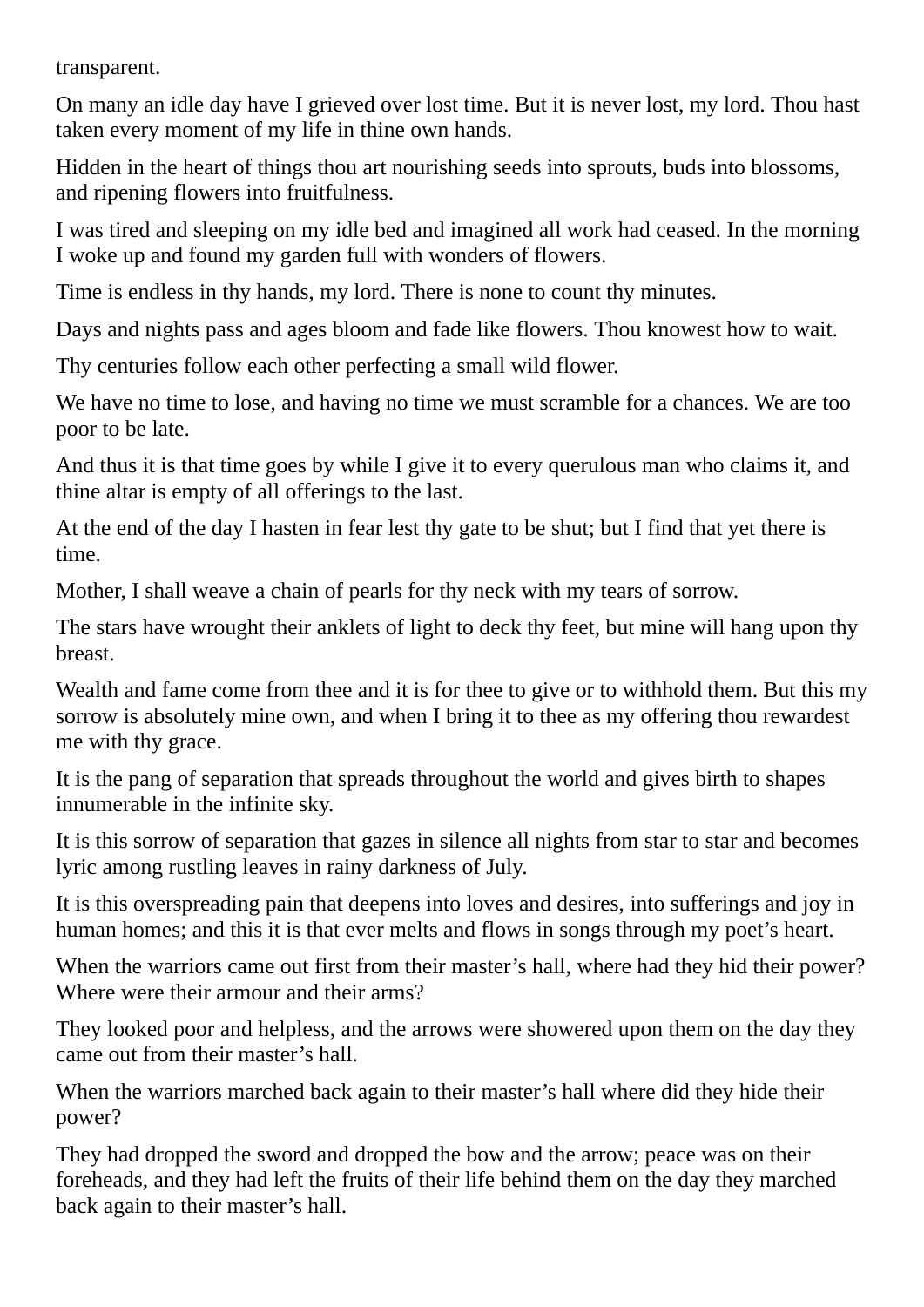Death, thy servant, is at my door. He has crossed the unknown sea and brought thy call to my home.

The night is dark and my heart is fearful—yet I will take up the lamp, open my gates and bow to him my welcome. It is thy messenger who stands at my door.

I will worship him placing at his feet the treasure of my heart.

He will go back with his errand done, leaving a dark shadow on my morning; and in my desolate home only my forlorn self will remain as my last offering to thee.

In desperate hope I go and search for her in all the corners of my room; I find her not.

My house is small and what once has gone from it can never be regained.

But infinite is thy mansion, my lord, and seeking her I have to come to thy door.

I stand under the golden canopy of thine evening sky and I lift my eager eyes to thy face.

I have come to the brink of eternity from which nothing can vanish—no hope, no happiness, no vision of a face seen through tears.

Oh, dip my emptied life into that ocean, plunge it into the deepest fullness. Let me for once feel that lost sweet touch in the allness of the universe.

Deity of the ruined temple! The broken strings of *Vina* sing no more your praise. The bells in the evening proclaim not your time of worship. The air is still and silent about you.

In your desolate dwelling comes the vagrant spring breeze. It brings the tidings of flowers —the flowers that for your worship are offered no more.

Your worshipper of old wanders ever longing for favour still refused. In the eventide, when fires and shadows mingle with the gloom of dust, he wearily comes back to the ruined temple with hunger in his heart.

Many a festival day comes to you in silence, deity of the ruined temple. Many a night of worship goes away with lamp unlit.

Many new images are built by masters of cunning art and carried to the holy stream of oblivion when their time is come.

Only the deity of the ruined temple remains unworshipped in deathless neglect.

No more noisy, loud words from me—such is my master's will. Henceforth I deal in whispers. The speech of my heart will be carried on in murmurings of a song.

Men hasten to the King's market. All the buyers and sellers are there. But I have my untimely leave in the middle of the day, in the thick of work.

Let then the flowers come out in my garden, though it is not their time; and let the midday bees strike up their lazy hum.

Full many an hour have I spent in the strife of the good and the evil, but now it is the pleasure of my playmate of the empty days to draw my heart on to him; and I know not why is this sudden call to what useless inconsequence!

On the day when death will knock at thy door what wilt thou offer to him?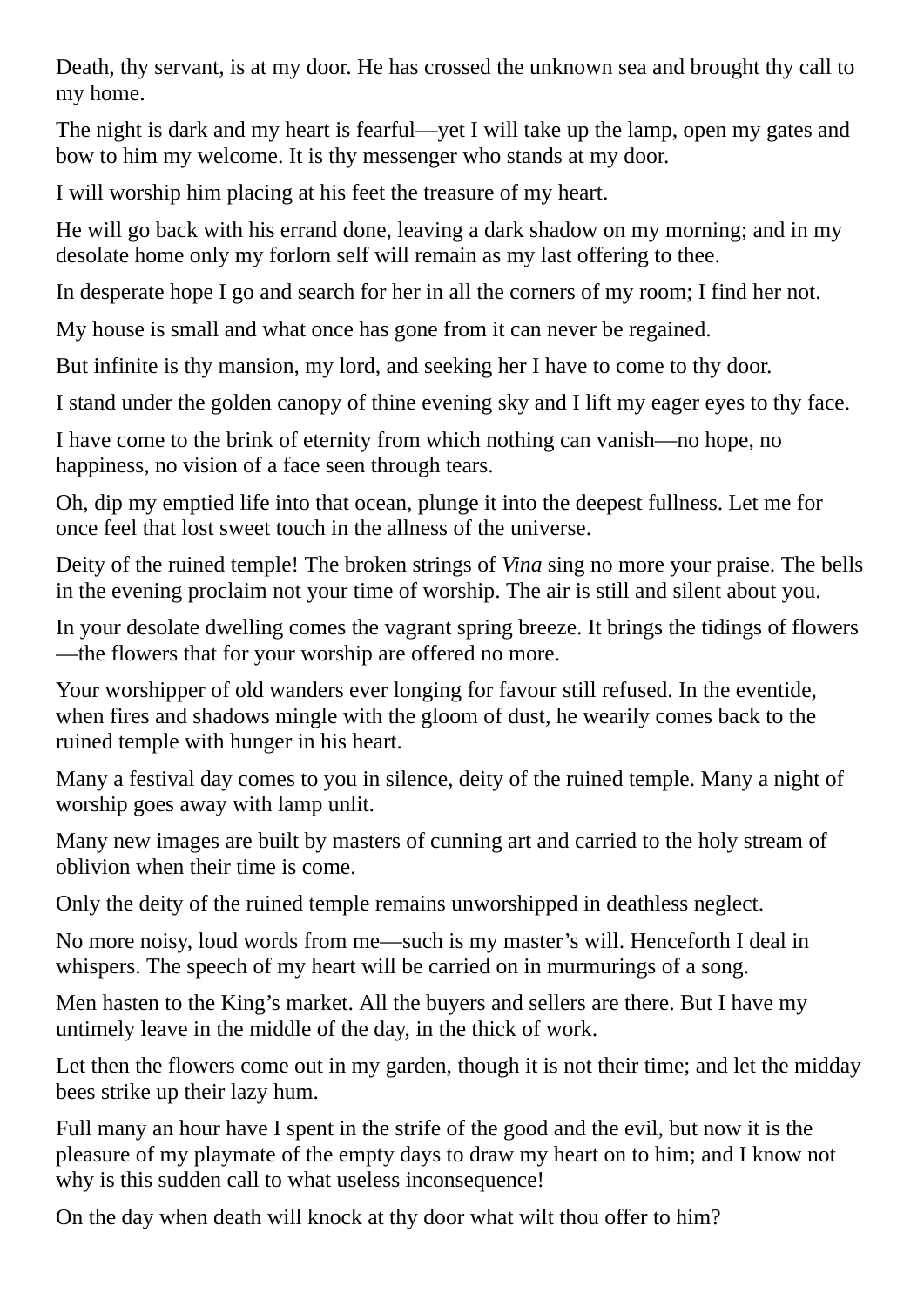Oh, I will set before my guest the full vessel of my life—I will never let him go with empty hands.

All the sweet vintage of all my autumn days and summer nights, all the earnings and gleanings of my busy life will I place before him at the close of my days when death will knock at my door.

O thou the last fulfilment of life, Death, my death, come and whisper to me!

Day after day I have kept watch for thee; for thee have I borne the joys and pangs of life.

All that I am, that I have, that I hope and all my love have ever flowed towards thee in depth of secrecy. One final glance from thine eyes and my life will be ever thine own.

The flowers have been woven and the garland is ready for the bridegroom. After the wedding the bride shall leave her home and meet her lord alone in the solitude of night.

I know that the day will come when my sight of this earth shall be lost, and life will take its leave in silence, drawing the last curtain over my eyes.

Yet stars will watch at night, and morning rise as before, and hours heave like sea waves casting up pleasures and pains.

When I think of this end of my moments, the barrier of the moments breaks and I see by the light of death thy world with its careless treasures. Rare is its lowliest seat, rare is its meanest of lives.

Things that I longed for in vain and things that I got—let them pass. Let me but truly possess the things that I ever spurned and overlooked.

I have got my leave. Bid me farewell, my brothers! I bow to you all and take my departure.

Here I give back the keys of my door—and I give up all claims to my house. I only ask for last kind words from you.

We were neighbours for long, but I received more than I could give. Now the day has dawned and the lamp that lit my dark corner is out. A summons has come and I am ready for my journey.

At this time of my parting, wish me good luck, my friends! The sky is flushed with the dawn and my path lies beautiful.

Ask not what I have with me to take there. I start on my journey with empty hands and expectant heart.

I shall put on my wedding garland. Mine is not the red-brown dress of the traveller, and though there are dangers on the way I have no fear in mind.

The evening star will come out when my voyage is done and the plaintive notes of the twilight melodies be struck up from the King's gateway.

I was not aware of the moment when I first crossed the threshold of this life.

What was the power that made me open out into this vast mystery like a bud in the forest at midnight!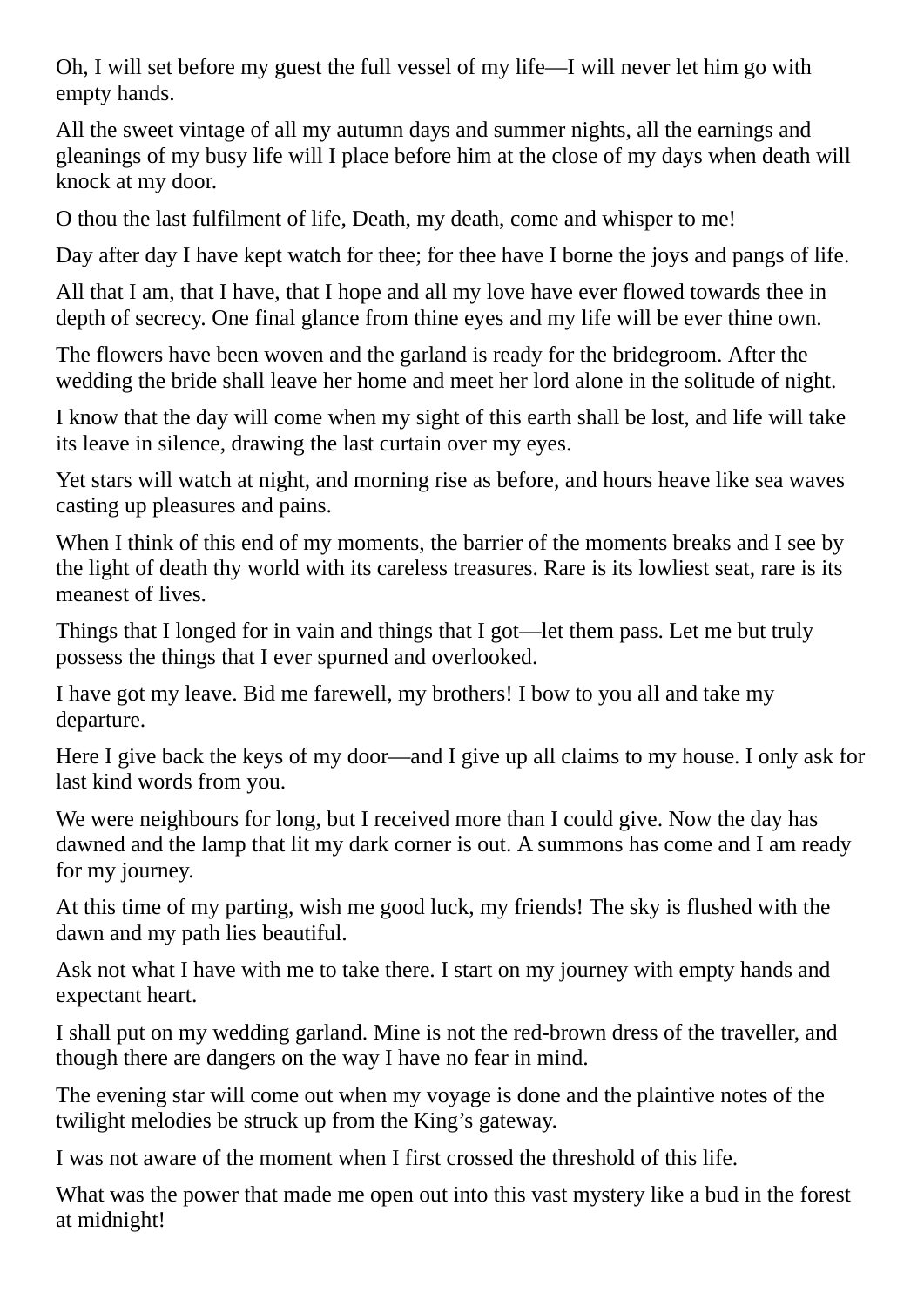When in the morning I looked upon the light I felt in a moment that I was no stranger in this world, that the inscrutable without name and form had taken me in its arms in the form of my own mother.

Even so, in death the same unknown will appear as ever known to me. And because I love this life, I know I shall love death as well.

The child cries out when from the right breast the mother takes it away, in the very next moment to find in the left one its consolation.

When I go from hence let this be my parting word, that what I have seen is unsurpassable.

I have tasted of the hidden honey of this lotus that expands on the ocean of light, and thus am I blessed—let this be my parting word.

In this playhouse of infinite forms I have had my play and here have I caught sight of him that is formless.

My whole body and my limbs have thrilled with his touch who is beyond touch; and if the end comes here, let it come—let this be my parting word.

When my play was with thee I never questioned who thou wert. I knew nor shyness nor fear, my life was boisterous.

In the early morning thou wouldst call me from my sleep like my own comrade and lead me running from glade to glade.

On those days I never cared to know the meaning of songs thou sangest to me. Only my voice took up the tunes, and my heart danced in their cadence.

Now, when the playtime is over, what is this sudden sight that is come upon me? The world with eyes bent upon thy feet stands in awe with all its silent stars.

I will deck thee with trophies, garlands of my defeat. It is never in my power to escape unconquered.

I surely know my pride will go to the wall, my life will burst its bonds in exceeding pain, and my empty heart will sob out in music like a hollow reed, and the stone will melt in tears.

I surely know the hundred petals of a lotus will not remain closed for ever and the secret recess of its honey will be bared.

From the blue sky an eye shall gaze upon me and summon me in silence. Nothing will be left for me, nothing whatever, and utter death shall I receive at thy feet.

When I give up the helm I know that the time has come for thee to take it. What there is to do will be instantly done. Vain is this struggle.

Then take away your hands and silently put up with your defeat, my heart, and think it your good fortune to sit perfectly still where you are placed.

These my lamps are blown out at every little puff of wind, and trying to light them I forget all else again and again.

But I shall be wise this time and wait in the dark, spreading my mat on the floor; and